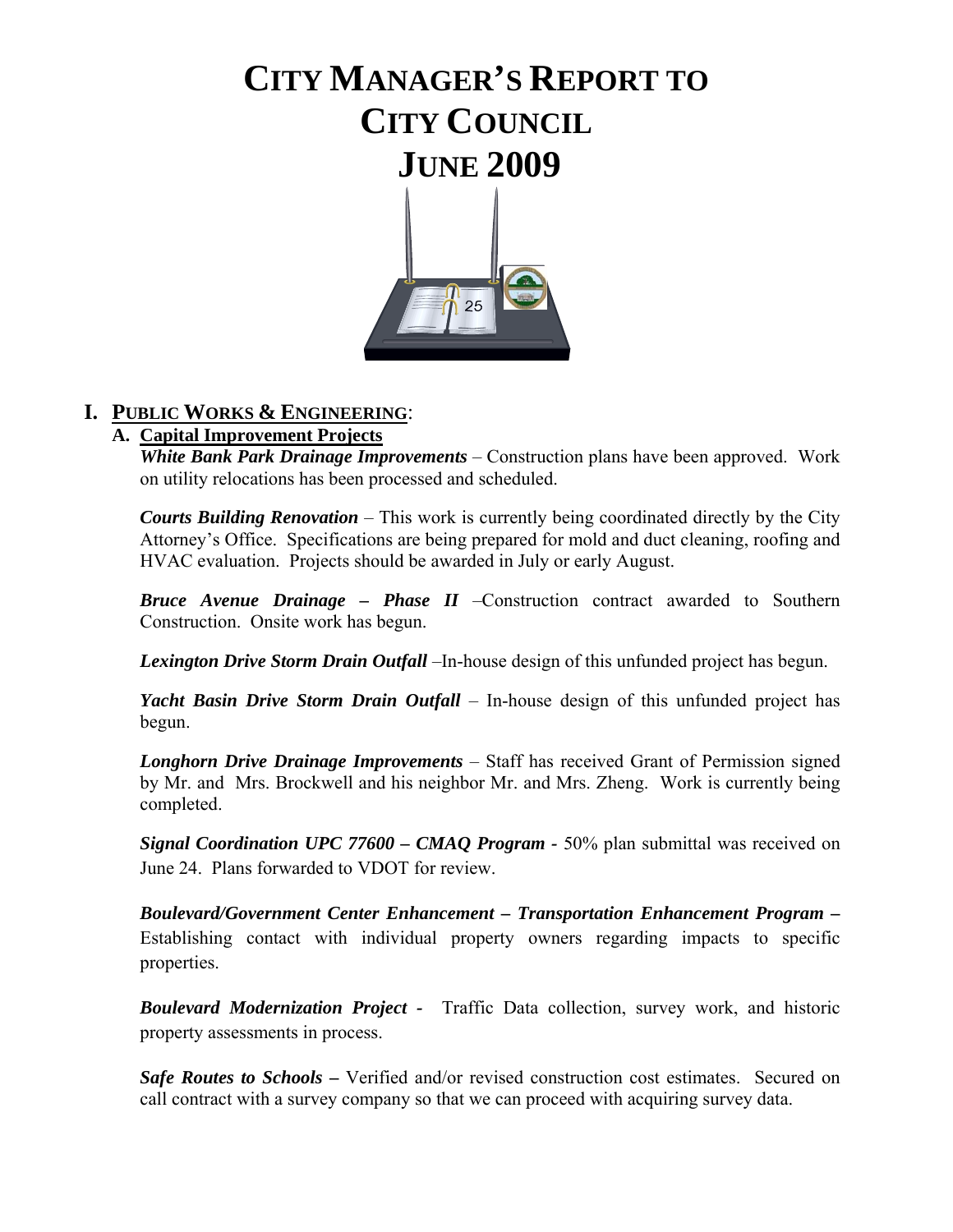#### **B. Economic Development Projects** (under construction)

*Shamin Hotels (Hampton Inn and Holiday Inn Millennium)* – Landscaping completed. One additional punch list item remains.

*Walgreens* - A revised plan that addresses runoff concerns on the adjacent laundromat and rear yards along Bruce Avenue and utility rework within the Boulevard has been approved. Landscape work and miscellaneous site work continuing. Erosion and sediment control measures are being maintained.

**Ariya Family Chiropractic Center** – Ornamental streetlights have been installed and are waiting for power to be connected.

*School Maintenance Building* - Work is nearing completion. Received a revised plan that addressed drainage across an existing utility easement. Erosion and sediment control measures are being maintained.

*Denny's* – Grading completed. Awaiting pavement to be completed. Erosion and sediment control measures are being maintained.

*Sam's Club Expansion* - Contractor installing storm sewer and completing sanitary sewer work. Erosion and sediment control measures are being maintained.

*Colonial Heights Surgery Center* - **930 South Ave. Suite 2** - Portion of former American Family Fitness building on South Ave. being converted to a surgical suite. Interior building work is proceeding. Site work has begun.

*Gill's Point - Section 9* - Contractor installing storm sewer and bringing in fill dirt for backfill. Road grading has begun. Erosion and sediment control measures are being maintained.

*Value Place Hotel* - Site work has begun. Utility work is nearing completion. Building is in progress.

*Colonial Heights Health Care Center* – Most of site work has been completed. Building work is in progress. Erosion and sediment control being maintained.

#### **C. Economic Development Projects** (under review)

**Townplace Suites -** This is a proposed six story, 127 room hotel that will be located immediately beside Comfort Suites. Updated plans have been received and are awaiting review.

**Southlake III --** This project consists of constructing two office buildings at the former "Haydt Maintenance Shop" on E. Roslyn Rd. Updated plans have been received and are awaiting review.

#### *Right-of-way Permits:*

- Issued seven (7) permits
- Closed out 6 permits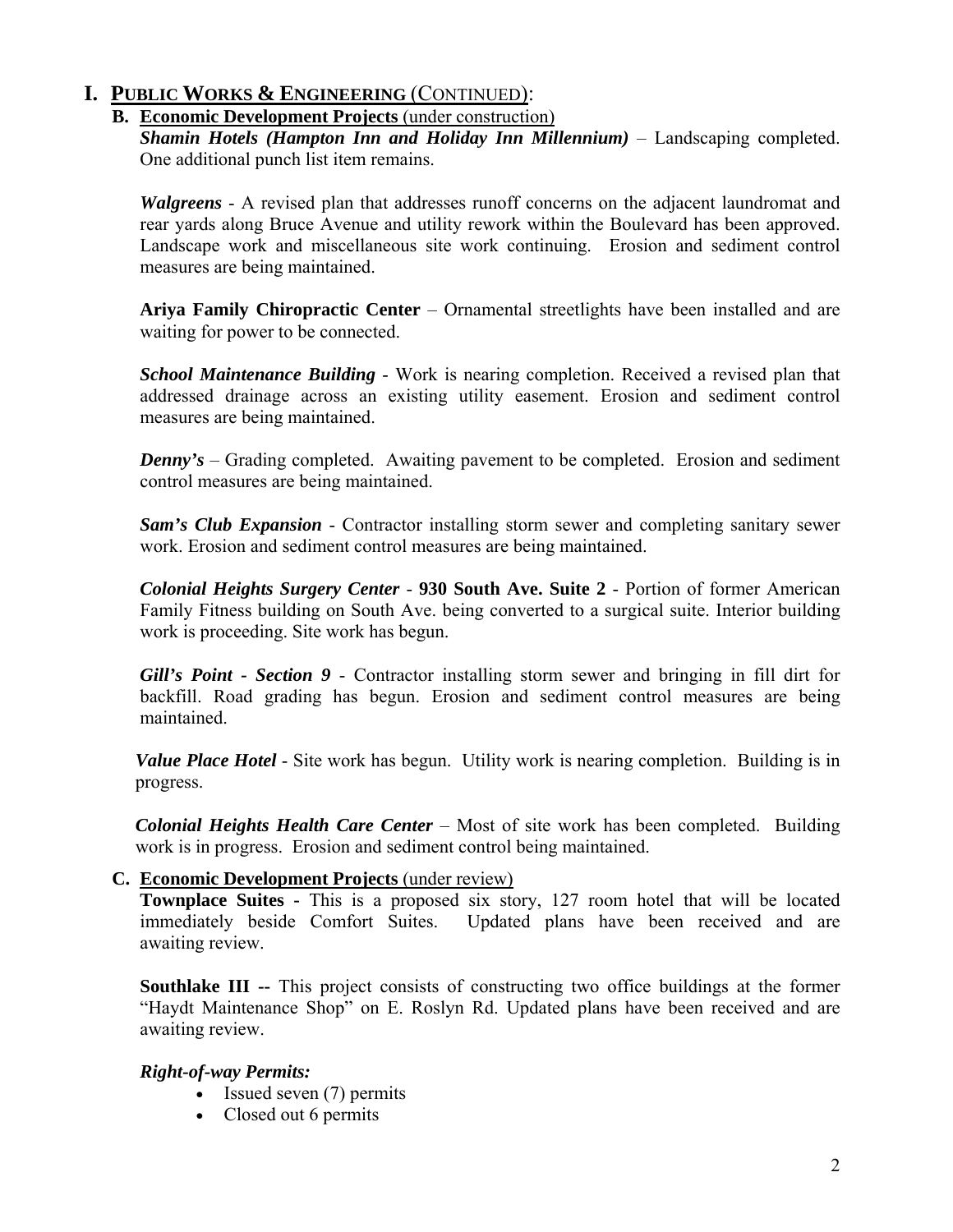## **II. PLANNING & COMMUNITY DEVELOPMENT:**

- 1. Six (6) fence permits issued.
- 2. Six (6) sign permits issued:
	- $\approx$  Colonial Heights Medical Park 436 Clairmont Court
	- Priscillia McCall's -2650 Conduit Road
	- $\approx$  Sprint 1180 Temple Avenue temporary
	- $\approx$  Bank of McKenney 3115 Boulevard temporary
	- $\approx$  Jewelry Creation 1910 Boulevard
	- $\approx$  Lin Lane 1906 Boulevard
- 3. Boulevard Revitalization:
	- $\hat{X}$  Six (6) contract documents executed and in place
- 4. Neighborhood Revitalization:

#### **a. 2008-09 CDBG Home Repair Grant**

- $\star$  9 electric jobs completed
- $\approx$  10 carpentry jobs completed
- $\star$  1 carpentry and related plumbing/accessibility job completed
- $\approx$  4 heating jobs completed
- $\approx$  3 plumbing jobs completed
- $\star$  1 lead clearance completed
- $\approx$  7 re-roofing jobs completed
- $\approx$  1 roofing repair completed

#### **b. 2008-09 CDBG Stimulus Grant Application submitted**

#### **c. Rental Inspection Program:**

| <b>Item</b>                        | <b>Month</b> | <b>YTD</b> |
|------------------------------------|--------------|------------|
|                                    |              |            |
| <b>TOTAL UNITS</b>                 |              |            |
| <b>REGESTERED</b>                  |              | 482        |
| # of Dwellings registered          | 0            | 140        |
| # of Multi-family Dwellings        | 0            | 33         |
| # of Apts registered               | 0            | 309        |
|                                    |              |            |
| TOTAL UNITS INSPECTED              |              | 203.9      |
| Dwellings inspected                | 0            | 140        |
| Multi-family dwellings             | 0            | 33         |
| Apts to be inspected               |              |            |
| (10%)                              | 0            | 30.9       |
|                                    |              |            |
| Total # of Properties Sold         | 0            | 1          |
|                                    |              |            |
| <b>Failure to Register Letters</b> | 0            | 0          |
| <b>Answers Received</b>            | 0            | 0          |
| First Inspections made             | 4            | 256        |
| Passed                             | 4            | 82         |
| Failed                             | 64           | 174        |
|                                    |              |            |
| Second Inspection                  | 45           | 65         |
| Passed                             | 44           | 64         |
| Failed                             | 1            | 1          |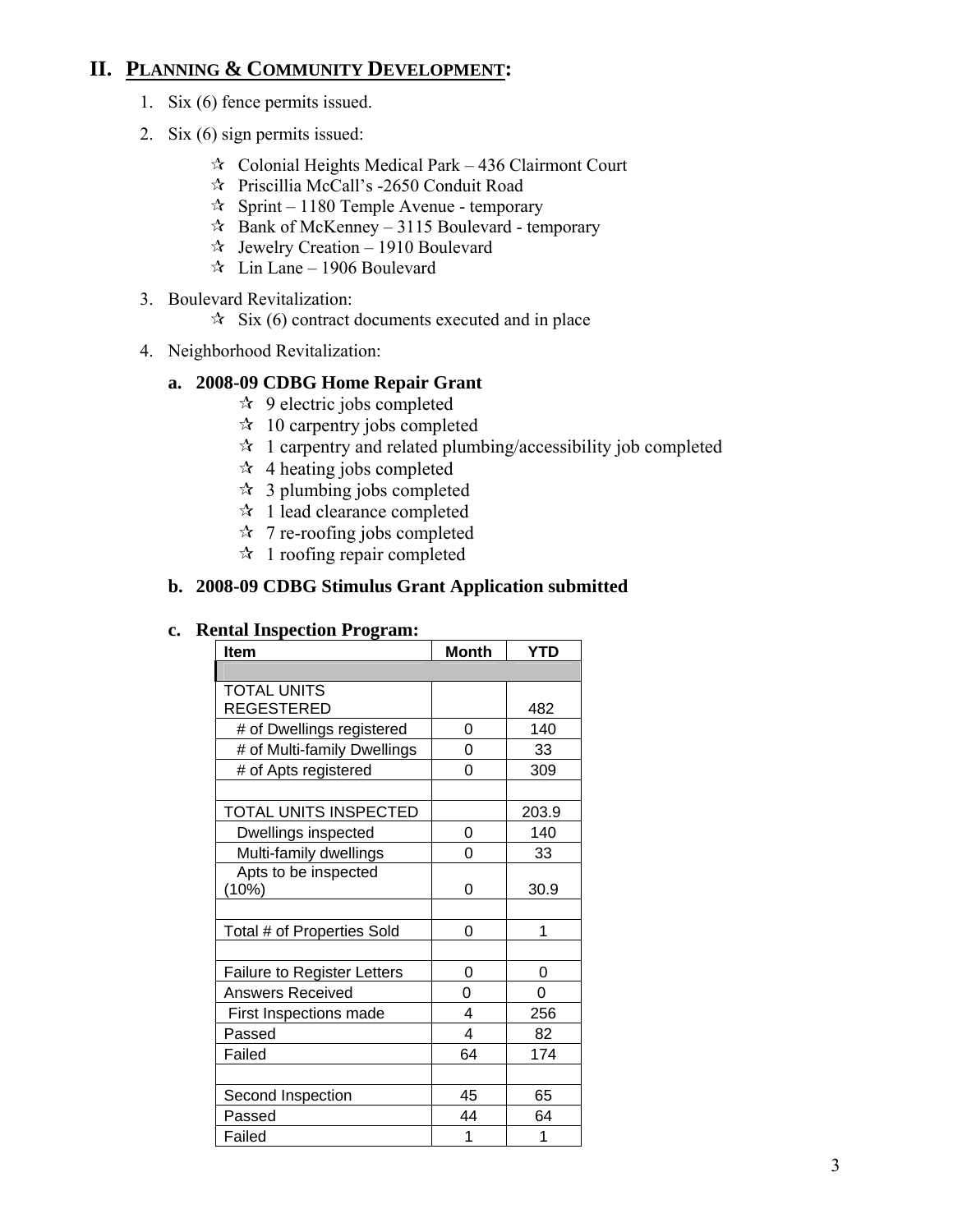## **II. PLANNING & COMMUNITY DEVELOPMENT** (CONTINUED)**:**

| Third Inspection              | 0      | 0       |
|-------------------------------|--------|---------|
| Passed                        | 0      | 0       |
| Failed                        | ი      | 0       |
|                               |        |         |
| <b>Additional Inspections</b> | 0      | 0       |
| Passed                        | 0      | 0       |
| Failed                        | ი      | O       |
|                               |        |         |
| Failure to schedule           | 0      | 0       |
| by owners                     |        |         |
|                               |        |         |
| <b>Total Fees Collected</b>   |        |         |
| Reinspection                  | \$0.00 | \$0.00  |
| Late Registration             | \$0.00 | \$50.00 |
|                               |        |         |
| 4 year Certificates Issued    |        |         |
| <b>Dwellings</b>              | 20     | 106     |
|                               |        |         |
| Apartments                    | 1      | 3       |
| (no of units certified)       | 24     | 62      |

5. Zoning/ Property Maintenance complaints investigated:

#### **a. Property Maintenance**

|                     | <b>Month</b> | YTD |
|---------------------|--------------|-----|
| Total inspections   | 12           | 112 |
| Violations          |              | 94  |
| Violations resolved | 5            | 70  |
| b. Zoning           |              |     |
|                     | Month        | YTD |
| Total inspections   | 14           | 54  |
| Violations          | 11           | 44  |
| Violations resolved | 9            | 35  |
| c. Building Code    |              |     |
|                     | Month        | YTD |
| Total inspections   |              |     |
| Violations          |              |     |
| Violations resolved |              |     |

#### **d. House Number Violations**

| 196 гу <b>ципрот у Гопито</b> но |                             |     |
|----------------------------------|-----------------------------|-----|
|                                  | Month                       | YTD |
| Violations reported              |                             |     |
| Actual violations                |                             | 33  |
| First letter sent                |                             | 29  |
| Violations abated                | 3                           | 43  |
| Summons issued                   |                             |     |
| Door hangers posted              | $\mathcal{D}_{\mathcal{A}}$ |     |
| Active violations                |                             |     |
|                                  |                             |     |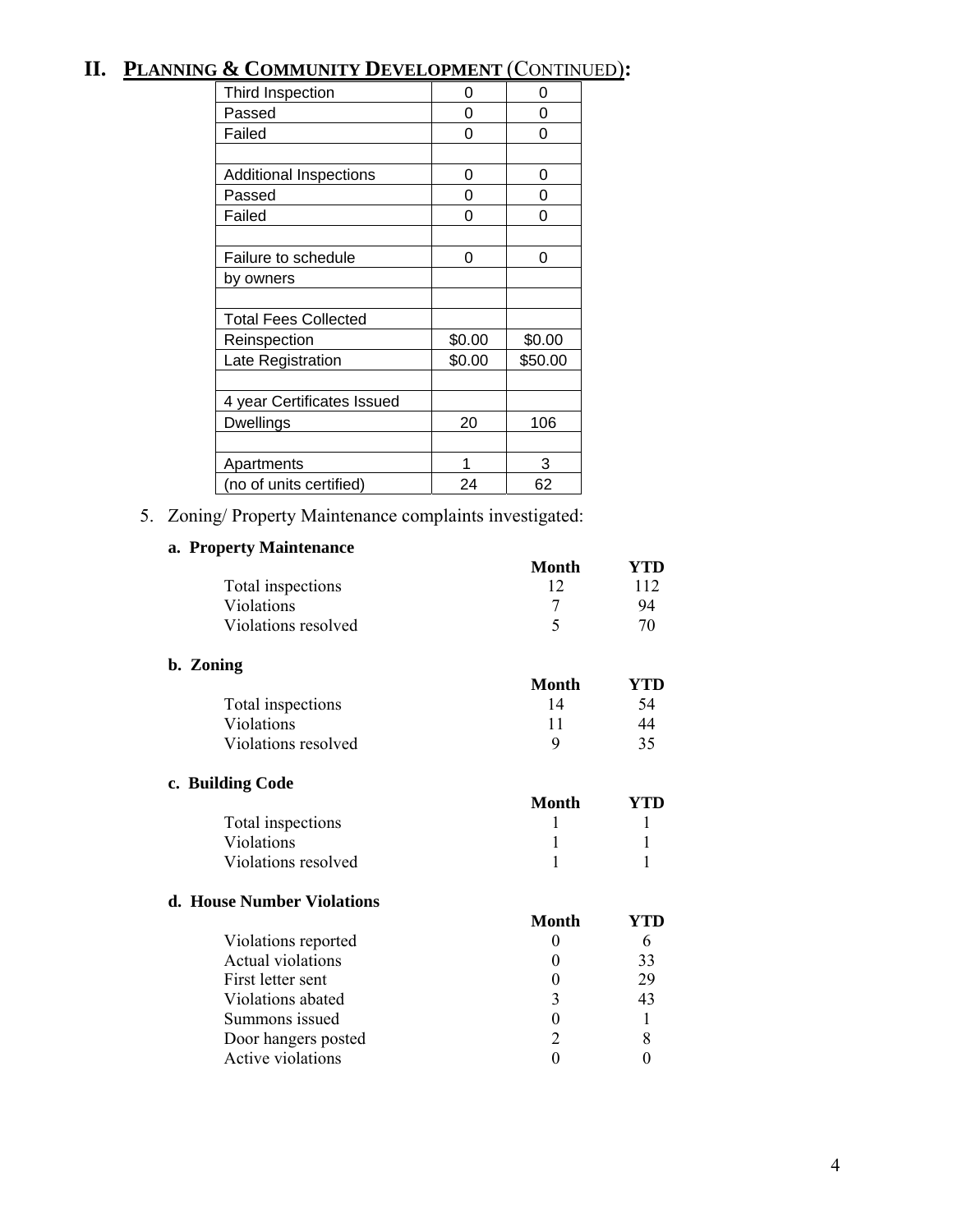## **II. PLANNING & COMMUNITY DEVELOPMENT** (CONTINUED)**:**

| e. Other                               | <b>Month</b>   | YTD        |
|----------------------------------------|----------------|------------|
| Total inspections                      | 1              | 21         |
| Violations                             | $\theta$       | 20         |
| Violations resolved                    | $\theta$       | 18         |
| f. Inoperable Motor Vehicle Complaints |                |            |
|                                        | <b>Month</b>   | YTD        |
| Total inspections                      | 13             | 63         |
| Violations                             | 5              | 43         |
| Violations resolved                    | 5              | 33         |
| g. Tall Grass                          |                |            |
|                                        | <b>Month</b>   | YTD        |
| Total inspections                      | 33             | 144        |
| Violations                             | 17             | 112        |
| Violations resolved                    | 13             | 49         |
| h. Sign Ordinance                      |                |            |
|                                        | <b>Month</b>   | <b>YTD</b> |
| Total inspections                      | 0              | 21         |
| Violations                             | $\theta$       | 21         |
| Violations resolved                    | $\overline{2}$ | 19         |

#### **The following are highlight activities for the Building Inspections Division:**

|     |                                                      | Month     | YTD         |
|-----|------------------------------------------------------|-----------|-------------|
|     | Existing Housing and Maintenance Inspections         | 10        | 93          |
| 2.  | New Construction Inspections                         | 183       | 1,141       |
| 3   | Permits for New Residences                           | 0         |             |
| 4.  | <b>Estimated Cost for Permits for New Residences</b> | \$0       | \$211,000   |
| 5.  | Permits for Commercial Construction                  |           | 39          |
| 6.  | <b>Estimated Cost for Commercial Permits</b>         | \$408,600 | \$8,084,702 |
| 7.  | <b>Plumbing Permits Issued</b>                       | 12        | 64          |
| 8.  | <b>Electrical Permits Issued</b>                     | 19        | 95          |
| 9.  | <b>Mechanical Permits Issued</b>                     | 4         | 46          |
| 10. | Swimming Pool Permits Issued                         | 4         | 6           |
| 11. | <b>Inoperative Vehicles Towed</b>                    |           | $\theta$    |
| 12. | Letters on Water Cutoff                              | $\theta$  | 6           |
| 13. | <b>Court Cases</b>                                   |           |             |

#### **III. POLICE DEPARTMENT:**

- $\overline{\smash[b]{\mathsf{Total} \text{ calls for service}}\ }$  in June 2009, show a decrease of 6%, going from 4,495 calls for service in 2008, to 4,244 in June, 2009.
- $\checkmark$  There were 92 Part I, or serious, crimes reported to the Colonial Heights Police Department in June. Sixty-six (66) of those, or 72%, have been cleared.
- 9 Our **Records Division** processed 263 arrest reports, 40 Animal Control reports, 44 field interviews, 261 incident reports, 910 pawned properties and 947 traffic summonses, along with a variety of other reports, totaling **2,805 reports.**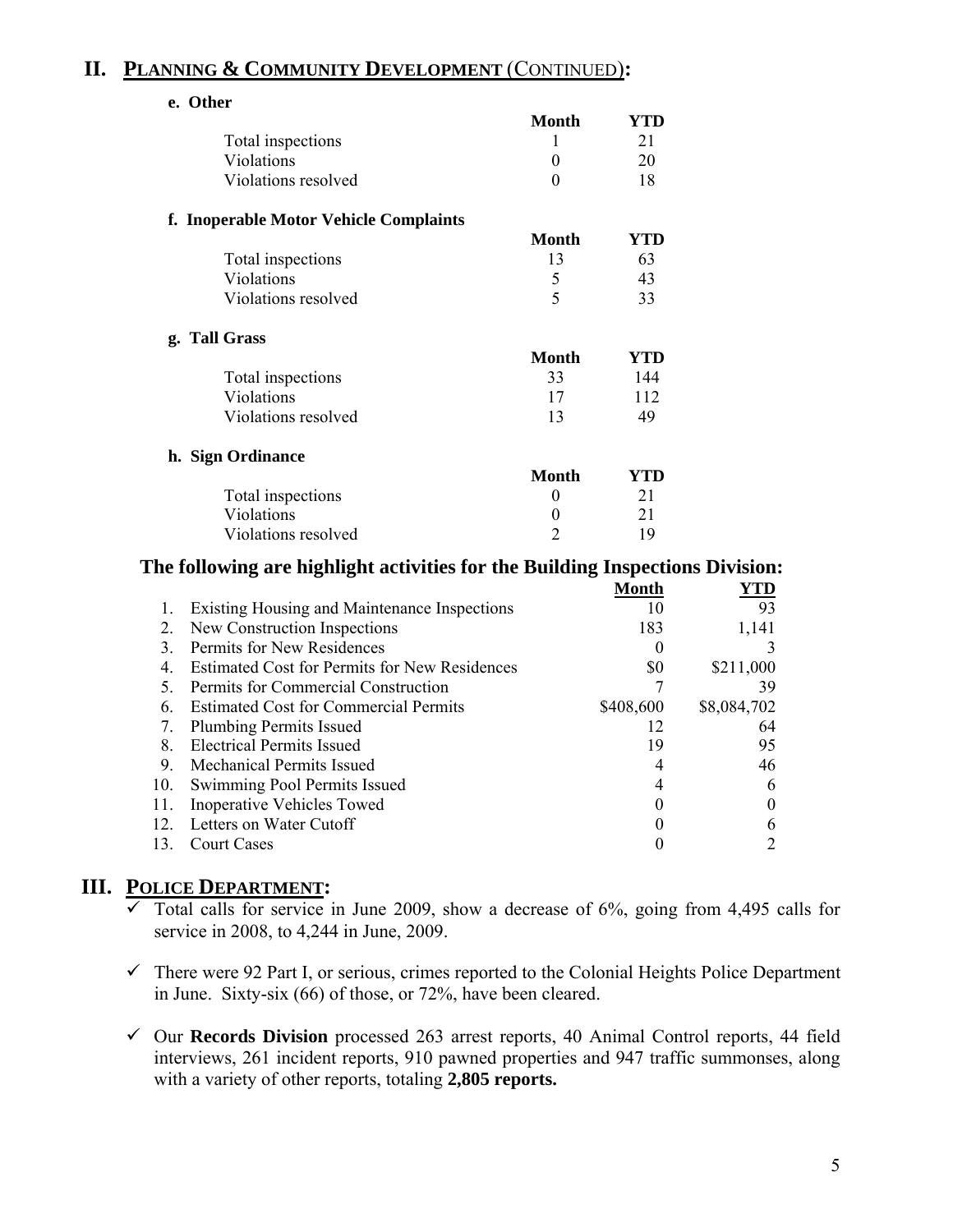## **III. POLICE DEPARTMENT** (CONTINUED)**:**

- $\checkmark$  The Police Department is pleased to report that we have officially joined Crater Criminal Justice Police Academy, having been voted in by area member agencies. We will be receiving all of our in-service, firearm qualifications and basic training at the police academy, which is located just off Route 460 in Prince George County.
- $\checkmark$  We are also pleased to report that we had our best attendance ever for the annual *Run for the Torch* for Special Olympics. Over ten officers from our department endured this race, along with several members of our Auxiliary. Runners from the Commonwealth Attorney's Office and the Sheriff's Department also joined us for this worthy cause.
- $\checkmark$  We are most proud to report that our department is set to be recognized by the Virginia Association of Chief's of Police (VACP) at their annual conference in August for receiving second place in their *Law Enforcement Challenge*, based on sworn strength. The *Law Enforcement Challenge* program promotes professionalism in traffic safety enforcement and encourages agencies to share their best practices and programs with each other. The awards are based on entries prepared by participating agencies that highlighted traffic safety activities in the past calendar year. Our Law Enforcement Services Bureau was instrumental in organizing our activities and reporting our results.
- $\checkmark$  Our **Law Enforcement Services Bureau** has been very busy with an assortment of duties:
	- The Senior Citizen Crime Prevention Academy graduated at the end of June and we received favorable comments by those who participated.
	- All departmental firearms qualifications were conducted at Crater Criminal Justice Academy and have been completed.
	- Seat belt usage surveys have been conducted and reported to DMV.
	- Our speed trailer was utilized extensively on Washington Avenue, Danville Avenue and Hamilton Avenue.
	- Our speed pads were utilized on Washington Avenue in an effort to address residential speeding issues as part of our traffic calming program.
- $\checkmark$  The Chief and Captain Early met with Chief Judge Daffron, Judge Vaughn and Judge Evans, at which time we received very commendable comments that our officers are providing them very good, solid cases and are well-prepared and professional in their testimony of the facts.
- $\checkmark$  **Patrol Division** officers arrested 33 shoplifters during the month of June. Patrol officers continue their traffic enforcement efforts, tallying 947 traffic summonses from 1,499 traffic stops; making 31 DUI arrests and 18 drug-related arrests; investigating 91 traffic crashes; issuing 70 parking citations; and initiating 44 field interviews. A total of 263 arrests were made during the month, with 47 felony warrants and 161 misdemeanor warrants obtained. Twenty-four (24) inoperative vehicles were reported. A total of 204 new cases were assigned to Patrol officers for investigation, and 155 cases have been cleared, or 79%.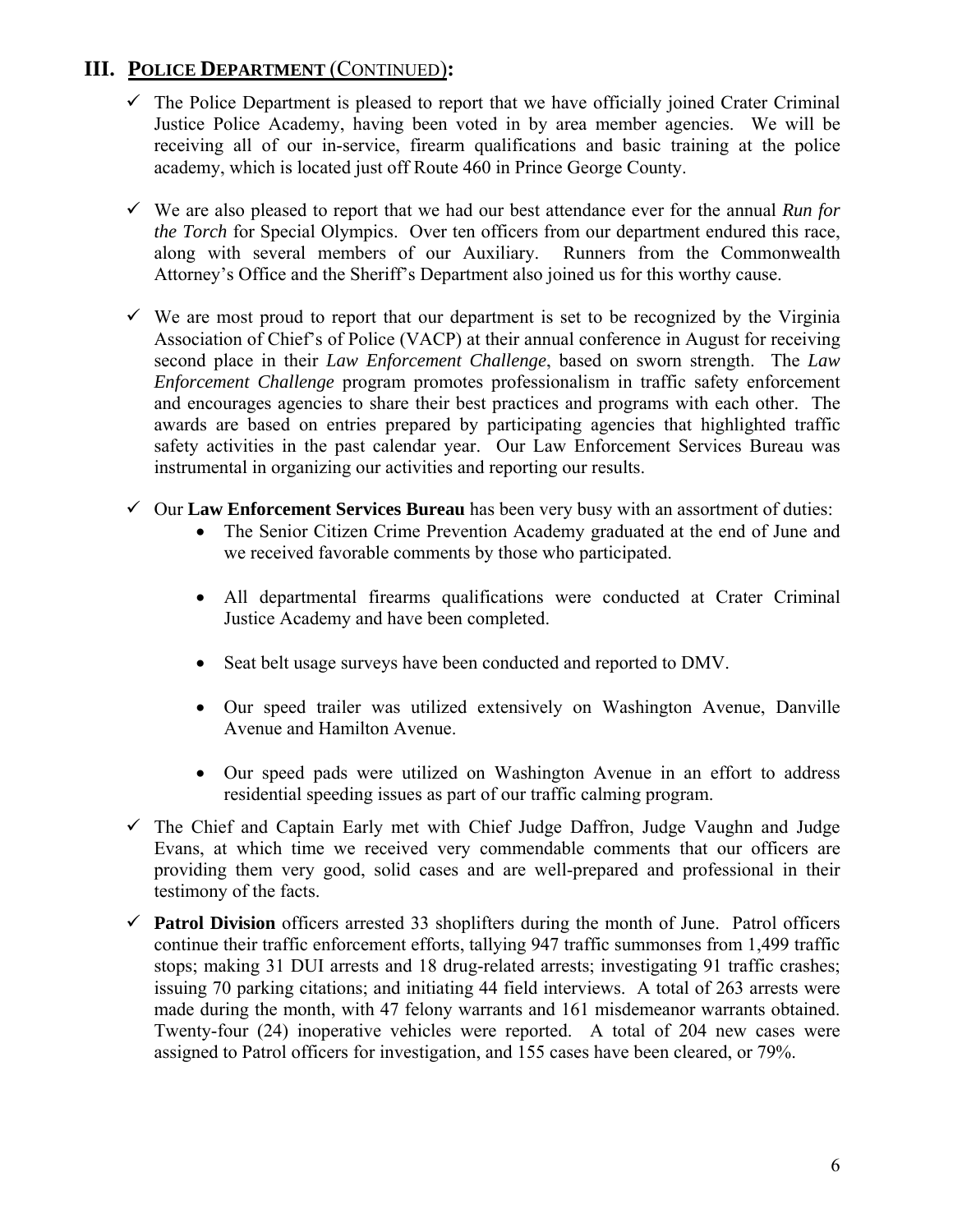## **III. POLICE DEPARTMENT** (CONTINUED)**:**

- 9 The **Investigations Division,** had a respectable June, reporting a clearance rate of 55% of new cases assigned for the month. Our Street Crimes Unit continues their efforts by conducting eight controlled buys of illegal narcotics within the city. They also participated in the U. S. Marshals Services' *Operation Falcon,* where they arrested area fugitives. Our SCU also assisted Chesterfield County with their two-day prostitution sting in an effort to educate ourselves while providing assistance. Detectives' activities for the month included the following:
	- Since February, detectives have been investigating a \$27,000.00 credit card fraud case and indictments are forthcoming.
	- Detectives are investigating two separate death investigations and are awaiting toxicology reports on same.
	- Investigations are underway concerning two commercial burglaries. It appears these are similar to several that have occurred in the tri-cities and Greater Richmond areas.
	- One (1) drug nuisance letter and one (1) alcohol nuisance letter were issued to owners/residents this month. To date, eight (8) letters have been issued for drugs and two (2) for alcohol.
	- Two (2) additional residents are participating in *Project Lifesaver*, bringing the current total of active participants to 12.
	- One (1) massage therapist permit and one (1) massage clinic permit were issued this month.
	- Thirteen (13) concealed weapon permits were processed during the month of June.
- $\checkmark$  Our **Auxiliary** police force continues to demonstrate their enthusiasm by volunteering over 492 hours in a variety of ways during the month of June. Duties included assistance with graduation, ride-alongs, traffic direction and enforcement, along with extra duty at the mall and prisoner transports.
- $\checkmark$  The **Animal Control Division** impounded 39 dogs and 47 cats. During the month of June, there were 13 dogs and five (5) cats returned to their owners, with 18 dogs and 25 cats adopted out. Animal Control officers had one (1) dog bite and two (2) cat bites that were reported. At the end of the month, Animal Control investigated a total of 156 complaints, with two summonses being issued. A total of \$524.00 in fees was collected.
- $\checkmark$  Sentinel volunteers donated a total of 35 hours. Our Sentinels assisted with the high school graduation, patrol duties, as well as a seat belt survey conducted in the beginning of June. Our Sentinels are a big part of our team effort just as our Auxiliary police force, and we continue to be forever grateful for their dedication to their community.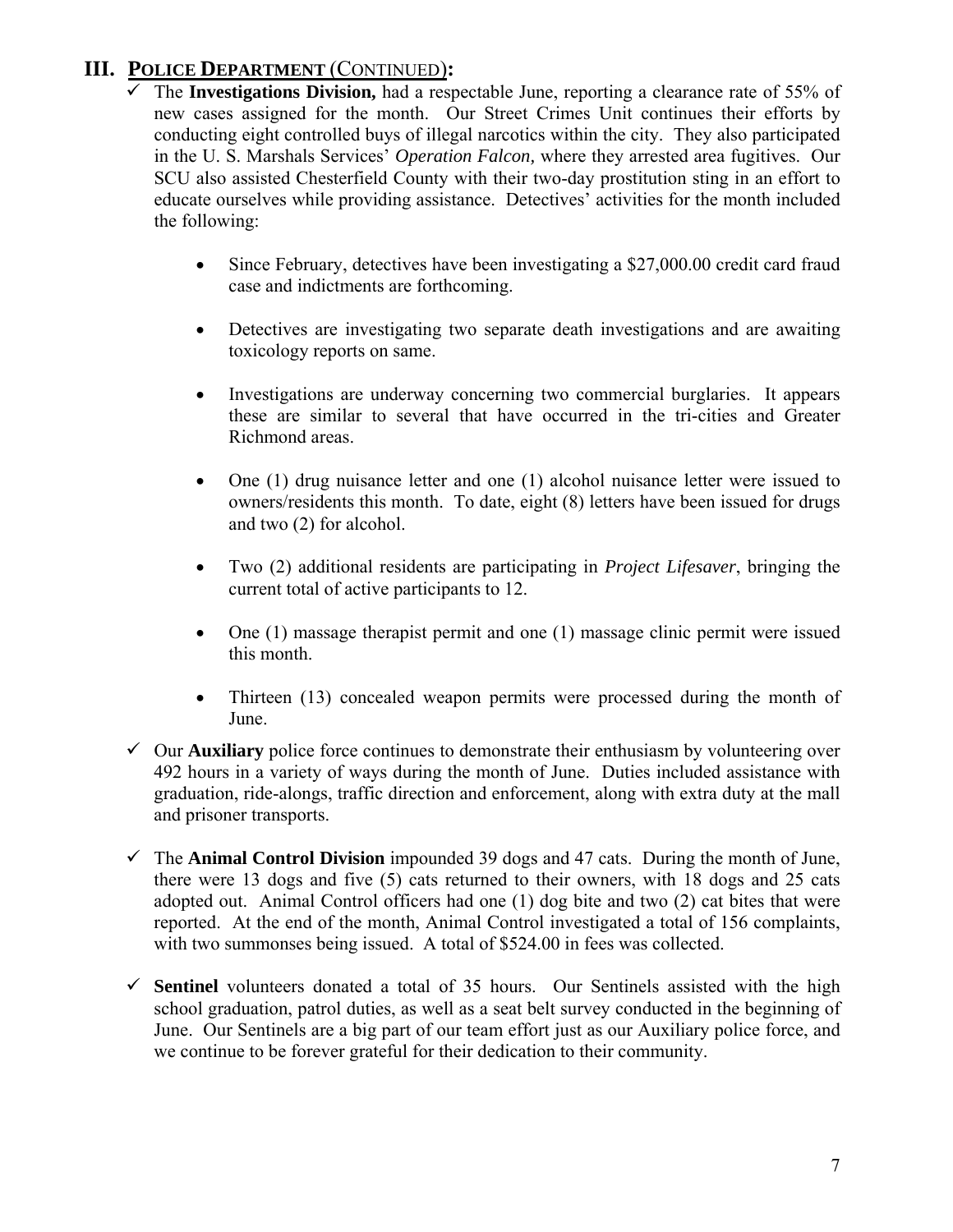## **III. POLICE DEPARTMENT** (CONTINUED)**:**

| <b>Crime</b>               | <b>June</b><br>2008                        | <b>June</b><br>2009             | <b>Percentage of</b><br><b>Increase/Decrease</b> |
|----------------------------|--------------------------------------------|---------------------------------|--------------------------------------------------|
| <b>Aggravated Assaults</b> | $\overline{c}$                             | 2                               | $0\%$                                            |
| All criminal arrests       | 345                                        | 263                             | $-24%$                                           |
| Arson                      | 1                                          |                                 | 0%                                               |
| <b>Burglaries</b>          | 4                                          | 6                               | 50%                                              |
| Calls for services         | 4,495                                      | 4,244                           | $-6%$                                            |
| DUI arrests                | 42                                         | 31                              | $-26%$                                           |
| Larceny                    | 52                                         | 63                              | 21%                                              |
| Motor Vehicle thefts       | 3                                          | 5                               | 67%                                              |
| Robberies                  |                                            |                                 | $0\%$                                            |
| Shoplifting arrests        | 31                                         | 33                              | 6%                                               |
| Simple Assaults            | 15                                         | 14                              | $-7%$                                            |
|                            | <b>PART I (Serious)</b><br><b>OFFENSES</b> |                                 |                                                  |
| <b>June 2009</b>           | <b>Number</b><br><b>Reported</b>           | <b>Number</b><br><b>Cleared</b> | <b>Percentage</b><br><b>Cleared</b>              |
|                            | 92                                         | 66                              | 72%                                              |

## **IV. FIRE & EMS DEPARTMENT:**

| <b>FIRE DIVISION:</b>                |     | <b>TOTAL FIRE TYPE CALLS: 92</b>        |     |
|--------------------------------------|-----|-----------------------------------------|-----|
| <b>Call Descriptions:</b>            | No: | <b>Call Descriptions:</b>               | No: |
| <b>Alarm System Activations</b>      | 3   | Good Intent Calls                       | 10  |
| <b>Assist Invalid</b>                | 3   | <b>Hazardous Conditions</b>             | 3   |
| Bomb Scare - No Bomb                 | 1   | No Incident on Arrival                  | 2   |
| <b>Brush Fires</b>                   | 3   | Passenger Vehicle Fires                 | 3   |
| <b>Building Fires</b>                | 1   | <b>Police Matter</b>                    | 3   |
| Child Safety Seat Installations      | 10  | <b>Public Fire Education</b>            | 4   |
| Cover Assignment                     | 1   | <b>Public Service Assistance Calls</b>  | 14  |
| Dispatched then Cancelled Calls      | 15  | <b>Smoke Detector</b>                   | 2   |
| <b>Electrical Equipment Problems</b> | 1   | Smoke Scare/Odor Removal                | 2   |
| False Alarms                         | 1   | Trash/Rubbish Fires                     | 3   |
| Gas/Other Flammable Liquid Spills    | 2   | <b>Unauthorized Burning</b>             |     |
|                                      |     | <b>Unintentional Alarm Malfunctions</b> |     |
| <b>Mutual Aid Given:</b><br>N o:     |     | <b>Mutual Aid Received</b><br>N o:      |     |
| Chesterfield - EMS 1st               |     |                                         |     |
| 5<br>Responder                       |     |                                         |     |

~A fire unit arrived on-scene in 6 minutes or less from the time of dispatch on 88.7% of all calls received during the month~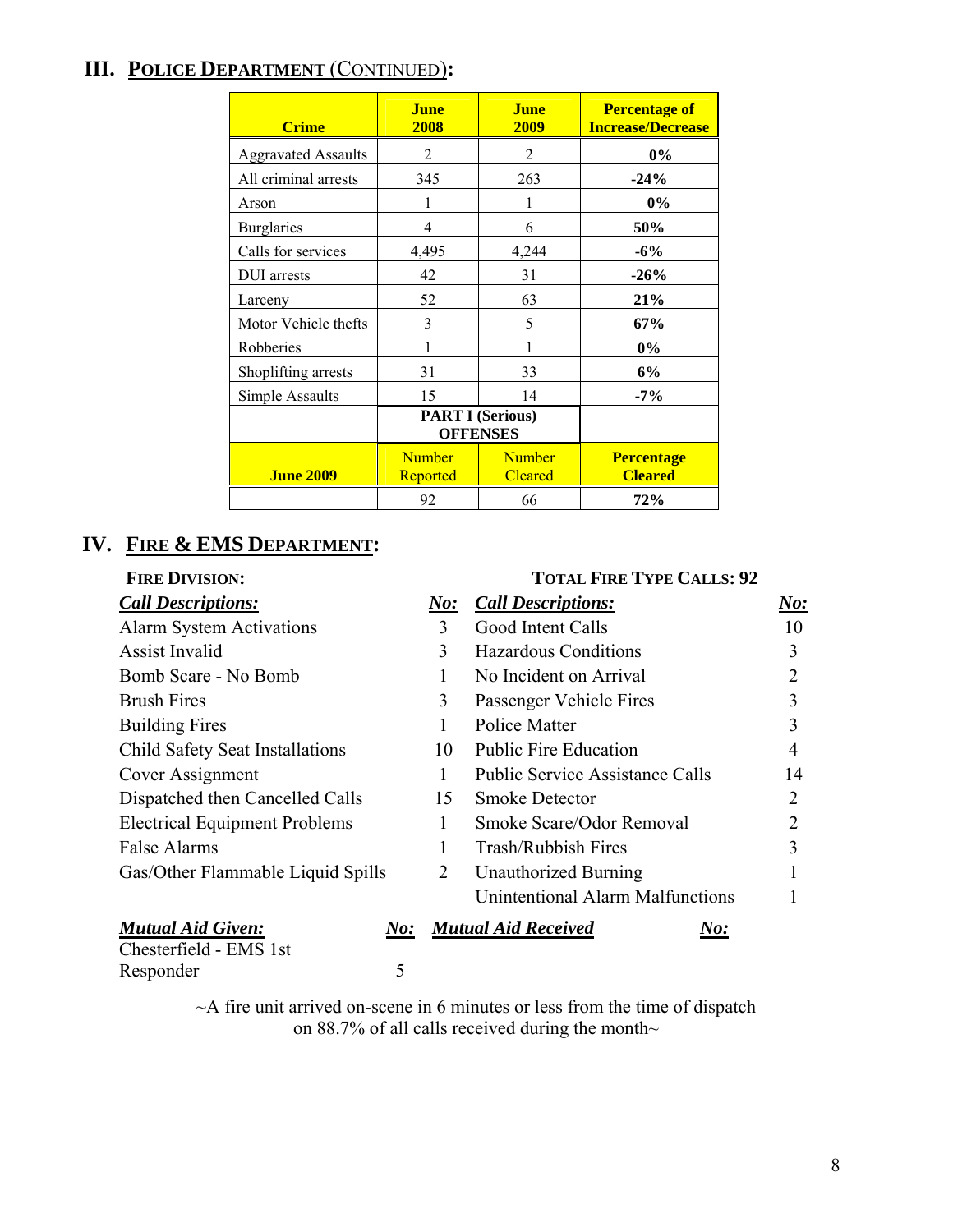## **IV. FIRE & EMS DEPARTMENT** (CONTINUED)**:**

| <b>EMS DIVISION:</b>           |                | <b>TOTAL EMS PATIENTS: 273</b> |                                        |  |
|--------------------------------|----------------|--------------------------------|----------------------------------------|--|
| <b>Call Descriptions:</b>      | $N$ o:         | <b>Call Descriptions:</b>      | $\underline{\textit{No}}$ :            |  |
| <b>Abdominal Pains</b>         | 10             | <b>Motor Vehicle Accidents</b> | 14                                     |  |
| <b>Allergic Reactions</b>      | 2              | <b>OBGYN Calls</b>             |                                        |  |
| Altered Level of Consciousness | $\overline{2}$ | Other Injury/Medical Calls     | 121                                    |  |
| Assaults                       | 1              | Overdose Calls                 | 4                                      |  |
| Bite/Sting                     |                | <b>Public Service Calls</b>    | 4                                      |  |
| <b>Chest Pains</b>             | 31             | <b>Strokes</b>                 | 4                                      |  |
| Difficulty Breathing           | 34             | Trauma Calls                   |                                        |  |
| Falls                          | 29             | <b>Unresponsive Patients</b>   | 13                                     |  |
| <b>Mutual Aid Given:</b>       | N o:           | <b>Mutual Aid Received</b>     | N o:                                   |  |
| Fort Lee                       | $\mathbf{1}$   | Chesterfield                   | $\overline{2}$                         |  |
| Hopewell                       | 1              | Petersburg                     | $\overline{2}$                         |  |
| Petersburg                     |                |                                |                                        |  |
| Prince George                  | 3              |                                |                                        |  |
| <b>Call Type</b>               |                | <b>Average Time on Scene</b>   | <b>Average Time of Patient Contact</b> |  |
| Priority 1                     | 3.1 minutes    |                                | 5.2 minutes                            |  |

| Call Type                                                       | Average Time on Scene | <b>Average Time of Patient Contac</b> |  |  |  |
|-----------------------------------------------------------------|-----------------------|---------------------------------------|--|--|--|
| Priority 1                                                      | 3.1 minutes           | 5.2 minutes                           |  |  |  |
| Priority 2                                                      | 4.5 minutes           | 5.19 minutes                          |  |  |  |
| Priority 3                                                      | 3.5 minutes           | 6.46 minutes                          |  |  |  |
|                                                                 |                       |                                       |  |  |  |
| $\mathbf{T} \dots \mathbf{L} \dots \mathbf{L} \mathbf{L} \dots$ |                       |                                       |  |  |  |

| <b>Training Division</b>  |        |
|---------------------------|--------|
| Number of Classes Taught: | 15     |
| Attendees:                | 111    |
| Man Hours                 | 224.23 |
|                           |        |

#### **V. FINANCE DEPARTMENT:**

| $\bullet$ | Checks processed: | General Fund   | 534   |
|-----------|-------------------|----------------|-------|
|           |                   | Payroll Checks | 675   |
|           |                   | Other          | 177   |
|           |                   | Total          | 1,386 |

- Nine (9) alarm citations were processed during June
- Preliminary closeout of fiscal year 2009 was completed on June 30, 2009.
- Final Budget for Fiscal Year 2010 was completed, printed, bound and distributed.
- The processing of Business licenses was reviewed with the Commissioner of Revenue & Staff and discussed possible modification of current procedures.
- **Purchasing**  270 total purchase orders were completed with 201 being processed by the purchasing and 69 departmental purchases being reviewed as compared to 290 being completed for the same period in 2008. In addition, 205 check requests were prepared by departments which are not processed by Purchasing.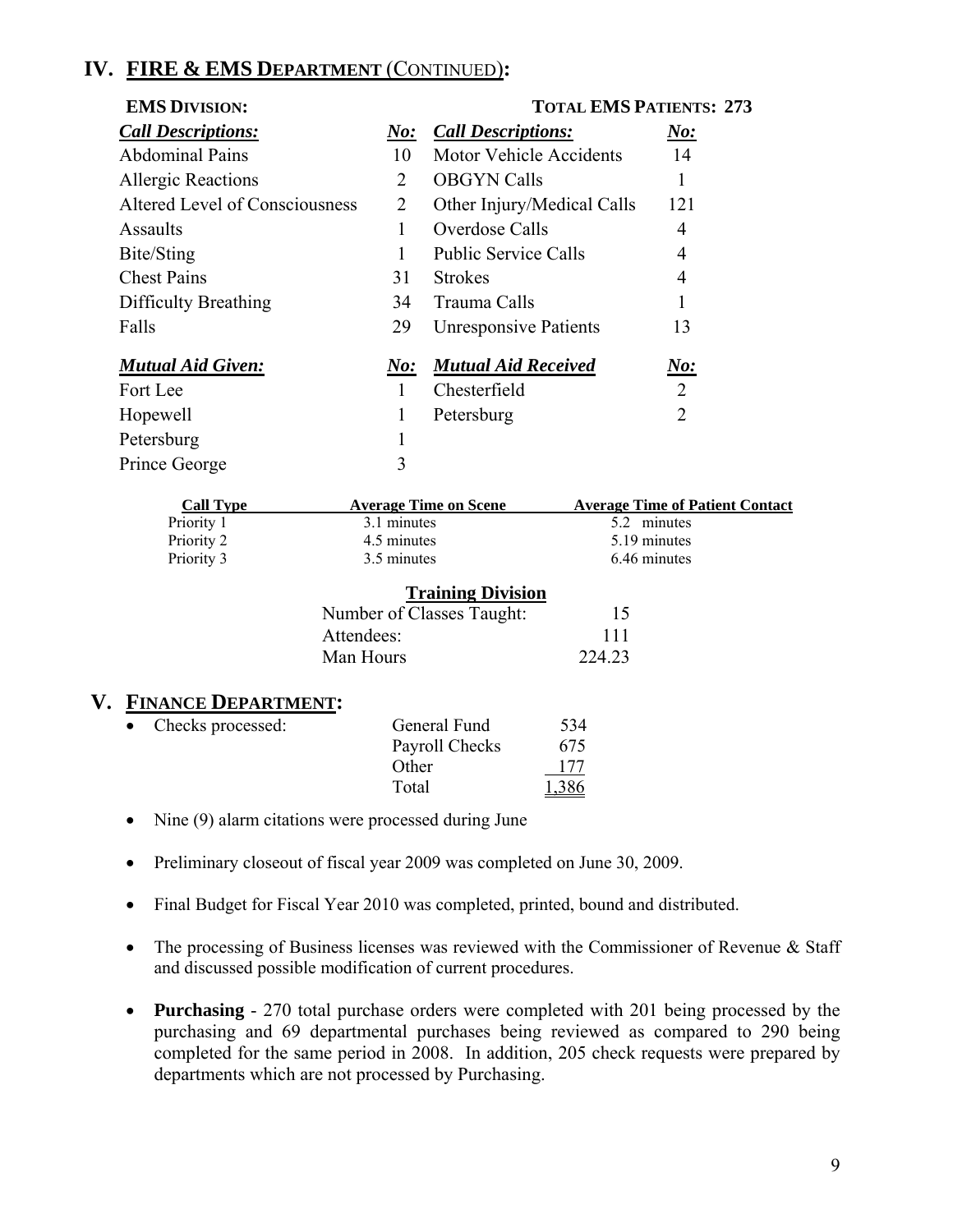## **V. FINANCE DEPARTMENT** (CONTINUED)**:**

- **Bids Issued/Opened during the month:** 
	- ° Proposal # 09-61502-952, **Bulk Sodium Chloride** was issued on June 1, 2009, and opened on June 15, 2009. Contract was awarded to Cargill, Inc.

## • **Other Purchasing Activity**:

- ° Coordinated the addition of two Verizon lines into the Community Building for Fire Monitoring Services
- ° Purchased new telephone system for Community Building, replacing 30 year old system.
- ° Purchase Order issued for fire system testing/inspection at City Hall, Library, Courthouse, and Violet Bank Museum
- ° Quote issued for miscellaneous grass cutting services (Private homes)
- ° Purchase Order issued for preliminary Engineering and Right of Way services for the Modernization of the Boulevard
- ° Meeting held with Nextel, concerning changing the City billing plans. Change in plan resulted in saving of \$200 per month.
- ° Miscellaneous office furniture and fixtures ordered for the Community Center.
- ° Coordinated with an electrician, the moving of the power circuit for the IT servers in City Hall, so that they are on the UPS system at the Public Safety Building.
- ° Coordinated with Verizon and Dominion Power, the disconnection of services to the attendance office, at the Recycling Center.
- ° Quote issued for the cutting and removing of various trees in the City

## • **Risk –**

#### • **General/Citizen Claims:**

A City lawn mower threw a rock, breaking car window.

#### • **Property Claim:**

Lighting Strike – The Community Center had a lighting strike early in the morning on Saturday, June 27. Damage occurred to the new phone system, the alarm system and a computer system.

#### • **Automobile**

Police Vehicle Damage – A driver, while backing out of his driveway, got his foot stuck under the brake pedal. The driver accidentally pushed the gas while trying to get his foot out, causing his vehicle to accelerate backwards and struck a parked police vehicle. Damage to the City vehicle was approximately \$8,000.

#### • **Utility Billing –** During June:

- $Bi$ -monthly Utility Bills Sent 3,460
- Delinquent Notices Sent 652
- **•** Delinquent Notices Percentage 17.8%
- **•** Services cut off for nonpayment on June  $17<sup>th</sup>$  was 88 (additional 11 cutoffs after receiving extension in June)

#### • **Work Orders for June 2009**

- Leaks  $-18$
- New Accounts 89
- Terminations  $-98$
- $\blacksquare$  Extensions 43
- $\blacksquare$  Clean 3

Utility Billing generated State setoff collections: \$1,1778.70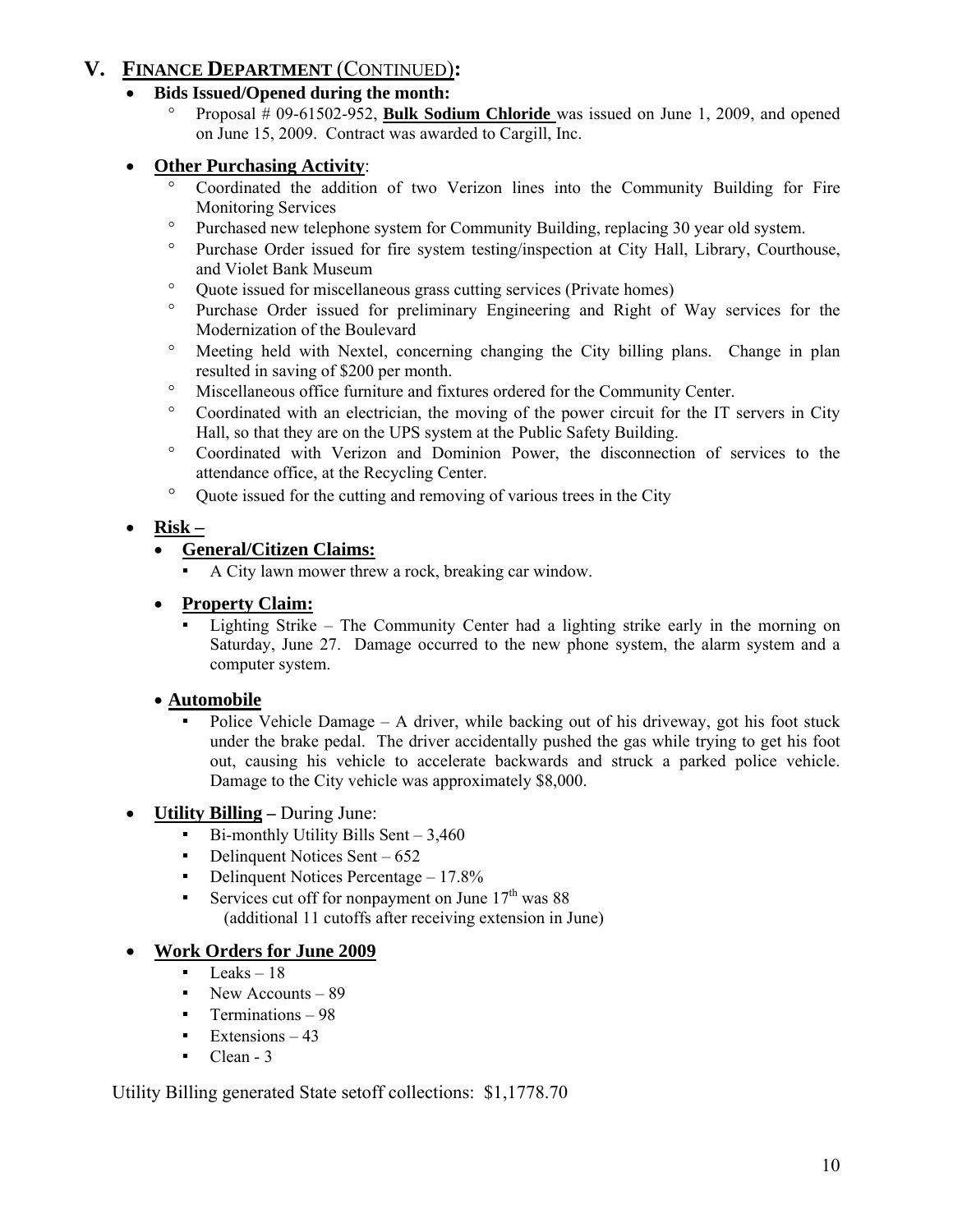## **VI. HUMAN RESOURCES DEPARTMENT:**

#### • **Advertisements**

| Department   | Position                                             |
|--------------|------------------------------------------------------|
| Fire         | Deputy Chief of Fire & EMS (Promotional Opportunity) |
| Fire         | Battalion Chief (Promotional Opportunity)            |
| Fire         | Fire Lieutenant (Promotional Opportunity)            |
| Public Works | Recycling Center Attendant (Part-time)               |

#### ● **Applications and Testing**

Total applications received for the following position recruitments:

| <b>EMS</b> Firefighter              | 42 |
|-------------------------------------|----|
| Landscape Technician (Part-time)    | 12 |
| Neighborhood Revitalization Planner | 30 |
| Parks Groundskeeper (Part time)     | 11 |
| <b>Promotional Opportunities</b>    |    |
| Deputy Chief of Fire & EMS          |    |
|                                     |    |

| D                      |  |
|------------------------|--|
| <b>Battalion Chief</b> |  |
| Fire Lieutenant        |  |

#### • **Miscellaneous**

The annual Employee Picnic Luncheon was held on June 5, 2009 at White Bank Park as part of the employee recognition program.

#### • **Workers Compensation**

The following workers' compensation reports were filed during the month of June 2009:

| Date           | Department   | Description of Injury                                        |
|----------------|--------------|--------------------------------------------------------------|
| $06 - 25 - 09$ | Fire.        | Right heel and left foot contusions during training exercise |
| $06 - 26 - 09$ | Public Works | Right pinky finger pinched in tailgate                       |

#### **VII. INFORMATION TECHNOLOGY DEPARTMENT:**

- $\overline{x}$  The City's web site had 43,394 visits in the month of June with 79,316 page views, including 3,566 visits to the City job listings page. The top five pages visited after the home page were: Jobs, Library, Recreation & Parks, Real Estate Assessment Search, and Purchasing RFPs.
- $\star$  Citizens submitted and city staff processed 176 service requests and questions through the "Citizens Action Center" online during the month of June. The FAQs were viewed 326 times during this same period. June's e-News was distributed via email to 5,318 customers.

## **VIII. LIBRARY:**

- $\overrightarrow{x}$  The library staff circulated 30,156 titles in June.
- $\hat{x}$  The public computer center was used by 2,628 patrons.
- $\approx$  75 children participated in the Summer Reading Program.
- $\approx$  240 residents registered for new library cards, and an average of 691 residents used the library each day.
- $\lambda$  The library's meeting rooms were used 96 times.
- $\approx$  3,522 residents visited the Colonial Heights Virtual Library to retrieve 354 articles from their homes and offices.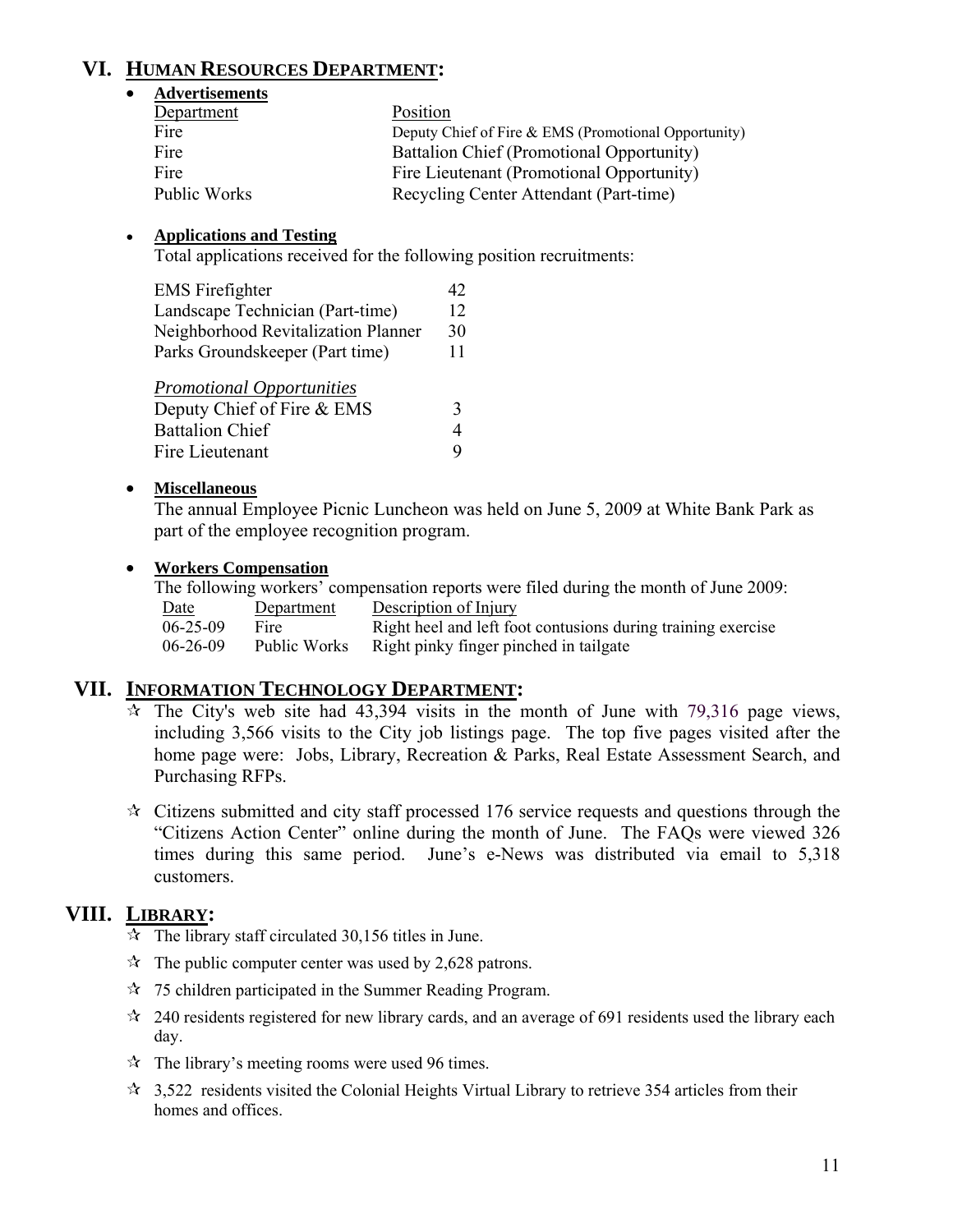## **IX. RECREATION & PARKS:**

| <b>Recreation &amp; Parks</b>                    |                       |               |
|--------------------------------------------------|-----------------------|---------------|
| <b>ACTIVITY</b>                                  | <u> 2008 </u>         | 2009          |
| # OF PEOPLE USING VAN                            | 650                   | 533           |
| <b>BABYSITTER'S TRAINING CLASS</b>               | $\theta$              | 10            |
| <b>BASEBALL CAMP</b>                             | 56                    | 38            |
| <b>BASEBALL/SOFTBALL</b>                         | 521                   | 531           |
| <b>BELLY DANCING</b>                             | 26                    | 29            |
| <b>BICYCLE RODEO/HELMET GIVEAWAY</b>             | $\theta$              | 75            |
| <b>CARDIO KICKBOXING</b>                         | 42                    | 16            |
| CH BLITZ FAST PITCH SOFTBALL                     | 16                    | 19            |
| <b>COMMUNITY BUILDING ATTENDANCE</b>             | 1060                  | 50            |
| <b>COMMUNITY BUILDING RESERVATIONS</b>           | 26                    | 1             |
| <b>HERSHEY TRACK &amp; FIELD (District Meet)</b> | 420                   | 470           |
| HOME DELIVERED MEALS                             | 220                   | 250           |
| <b>JR.OLMPIC REGIONAL COMPETITION</b>            | 3                     | n/a           |
| <b>KARATF</b>                                    | 16                    | 12            |
| <b>MEALS SERVED AT CENTER</b>                    | $\mathbf{0}$          | $\theta$      |
| <b>NEW YORK CITY TRIP</b>                        | 45                    | n/a           |
| ORIOLES BRAVES TRIP                              | $\mathbf{0}$          | 75            |
| PARK ATTENDANCE                                  | 4188                  | 4,010         |
| <b>PARK RESERVATIONS</b>                         | 48                    | 50            |
| PLAYGROUND PROGRAM                               | 151                   | 178           |
| <b>POWER</b>                                     | n/a                   | 18            |
| <b>SENIOR CITIZEN ATTENDANCE</b>                 | 2977                  | 2,587         |
| <b>SKATE PARK</b>                                | 112                   | 66            |
| SPECIAL NEEDS PROGRAM                            | 8                     | 0             |
| STATE TRACK MEET REPRESENTATIVES                 | 0                     | 5             |
| SUMMER SPLASH                                    | 180                   | 50            |
| <b>SWIMMING CLASES</b>                           | $\boldsymbol{0}$      | 17            |
| <b>TEEN DANCE</b>                                | 81                    | 113           |
| <b>TEEN TUESDAY</b>                              | 5                     | 21            |
| <b>TENNIS LESSONS</b>                            | 32                    | 37            |
| TOT PROGRAM                                      | 24                    | 24            |
| <b>VAN MILEAGE</b>                               | 3768                  | 3,671         |
| <b>VIOLET BANK MUSEUM</b>                        | 252                   | 210           |
| VOLUNTEER VAN DRIVER HOURS<br>YOUTH ARCHERY      | 30                    | 22<br>2       |
| YOUTH TEEN HIP HOP CLASSES                       | $\boldsymbol{0}$      | 12            |
| YOUTH TENNIS CAMP                                | $\boldsymbol{0}$<br>7 | 6             |
|                                                  |                       |               |
| <b>SENIOR CITIZEN CENTER</b>                     |                       |               |
| <b>Activities</b>                                | <u> 2008 </u>         | <u> 2009 </u> |
| AARP                                             | 65                    | n/a           |
| <b>Bingo in Center</b>                           | 56                    | 58            |
| <b>Bob Ross Video</b>                            | n/a                   | 4             |
| <b>Bowling</b>                                   | 160                   | 325           |
| <b>Charlotte's Oil Painting</b>                  | n/a                   | 2             |
| <b>Club Meeting</b>                              | 312                   | 180           |
| <b>Craft Class</b>                               | 5                     | n/a           |

Crochet & Knitting 44 46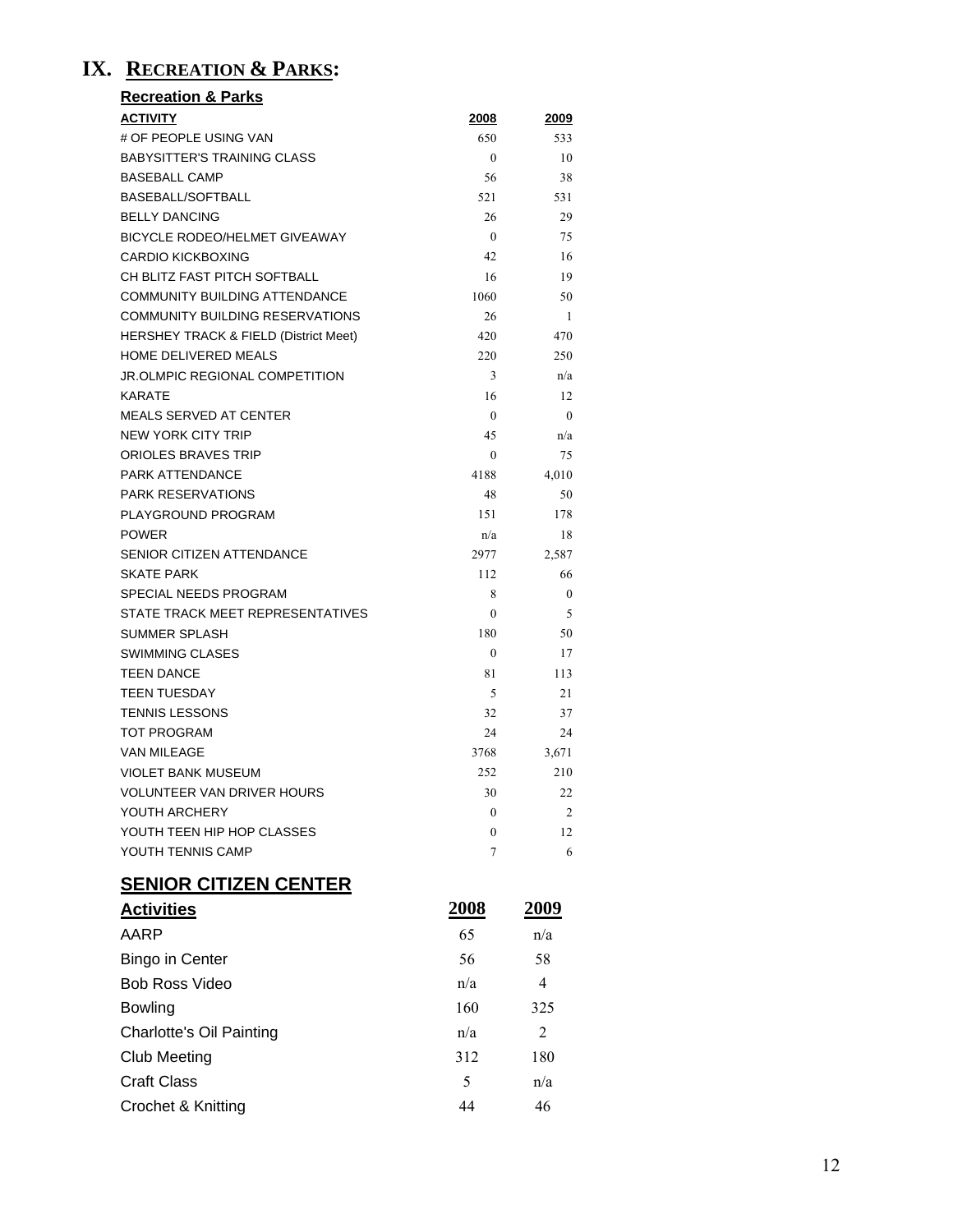#### **IX. RECREATION & PARKS** (CONTINUED)**: Senior Center (Continued):**

| <b>Dancing Grannies Cookout</b>   | n/a            | 35               |                  |
|-----------------------------------|----------------|------------------|------------------|
| <b>Floor Exercises</b>            | 125            | 72               |                  |
| Golf at Prince George             | 412            | 590              |                  |
| Kay's Oil painting                | n/a            | 20               |                  |
| Larry Gatlin Theatre              | 32             | n/a              |                  |
| <b>Line Dance Class</b>           | 58             | 29               |                  |
| Lunch Out                         | 20             | n/a              |                  |
| Mackinac Island Trip              | 50             | n/a              |                  |
| Messages                          | $\overline{0}$ | $\boldsymbol{0}$ |                  |
| <b>Movies</b>                     | 9              | 9                |                  |
| <b>Painters Group</b>             | 16             | 42               |                  |
| Party Bridge                      | 96             | 96               |                  |
| <b>Randy Parton Theatre</b>       | 26             | n/a              |                  |
| <b>River Cruise</b>               | n/a            | 36               |                  |
| Sandwich Social                   | 32             | n/a              |                  |
| Senior Art Show in Petersburg     | 102            | n/a              |                  |
| Sing A-Long                       | 21             | 36               |                  |
| Sing-a-long CH Health Care Center | 12             | 36               |                  |
| <b>Sit Down Exercises</b>         | 251            | 240              |                  |
| <b>Strength Training Class</b>    | 206            | 125              |                  |
| Tai Chi                           | 51             | 43               |                  |
| <b>Tap Class Advance</b>          | 122            | 120              |                  |
| <b>Tap Class Beginners</b>        | 29             | n/a              |                  |
| <b>Tap Class Intermediate</b>     | 111            | 118              |                  |
| <b>Tournament Bridge</b>          | 84             | n/a              |                  |
| <b>Triad Meeting</b>              | 67             | 10               |                  |
| <b>Watercolor Class</b>           | 26             | 28               |                  |
| Yoga                              | 61             | 66               |                  |
| Zoomer Boomer                     | 276            | 257              |                  |
| <b>Meals</b>                      | <u>2008</u>    | 2009             | <b>Donations</b> |
| Home Del Meals                    | 100            | 100              | \$65.00          |
| <b>Site Meals</b>                 | $\theta$       | $\theta$         |                  |
| <b>Breakfast Meals</b>            | 80             | 100              |                  |
| <b>Bags</b>                       | 40             | 50               |                  |
| Total                             | 220            | 250              |                  |
| <b>Transportation</b>             |                |                  | <b>Donations</b> |
| <b>Total Passengers</b>           | 650            | 533              | \$110.60         |
| <b>Total Miles</b>                | 3768           | 3671             |                  |
| Wheelchairs                       | 21             | 19               |                  |
| <b>Volunteer Hours</b>            | 30             | 22               |                  |
|                                   |                |                  |                  |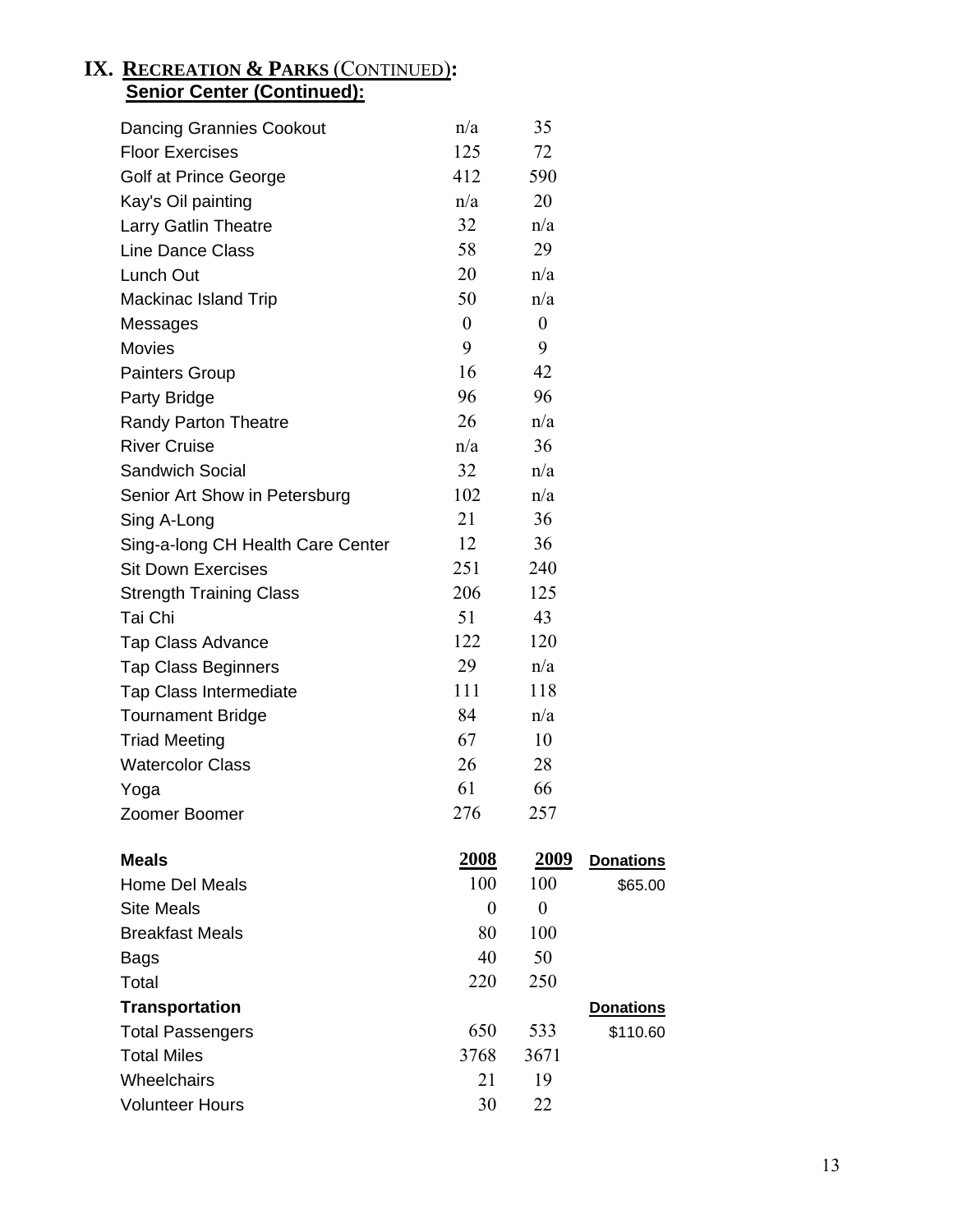## **IX. RECREATION & PARKS** (CONTINUED)**:**

#### **Violet Bank Museum**

|                  | 2008 | 2009 |
|------------------|------|------|
| Attendance       | 252  | 210  |
| Outreach Program | 300  | 120  |

Preparation for program at Violet Bank on July 25-26

- Outreach program at Dunlop House and Magnolia Grange "Plantation Day"
- $\mathcal{R}$  Started fabrication of frames to mount exterior graphics

#### **Parks, Buildings and Grounds**

- Cleaned White Bank Park, Lakeview Park, Ft Clifton Park, as needed.
- $\mathcal{R}$  Washed out pavilions at White Bank Park, as needed.
- $\mathcal{R}$  Picked up trash around Municipal Building complex and Library (daily).
- $\mathcal{R}$  Picked up trash and emptied trash cans around all ball fields and soccer fields as needed.
- $\mathcal{R}$  Dragged and lined all baseball and softball fields as needed for practice, games, and tournaments.
- $\mathcal{R}$  Repaired pitching mounds at Shepherd Stadium, Middle School baseball, A-field, and B-field.
- Cleaned Shepherd Stadium, Shepherd Stadium restrooms, and dugouts as needed.
- Cut grass at Shepherd Stadium, Civic field, Lakeview ball fields, A-field, B-field, Soccer Complex, Skate Park, Pistol Range, Animal Shelter and Fire Station #2 as needed.
- Cut grass, trimmed, and blew off sidewalks at Wakefield Ave, War Memorial, School Board, Old Church, Shuford Ave., Violet Bank, Floral Ave. Playground, Flora M. Hill Park, Battery/Hanover Island, Library, Bristol Ave., City Hall, Health Dept., and Public Safety Building.
- $\mathcal{R}$  Cut grass and trimmed at White Bank, Ft Clifton, Lakeview Park, Edinborough Park.
- $\mathcal{R}$  Performed preventative maintenance on lawnmowers.
- $\star$  Moved bases and installed pitching rubber for fast pitch softball games at Lakeview #1 & 2, as needed.
- Painted soccer fields at Soccer Complex.
- $\mathcal{F}$  Filled in hole at Tussing Elementary School from Ft Clifton Festival.
- Installed two new sections of fence at Wakefield Playground.
- $\mathcal{R}$  Repaired broken toilet in women's bathroom at Lakeview softball field.
- $\mathcal{R}$  Cut up tree limbs that had fallen at B field and took to landfill.
- $\mathcal{R}$  Picked up cooker and took to White Bank for employee picnic.
- $\mathcal{R}$  Picked up tables and pop-up tent from Ft Clifton and set-up at White Bank for employee picnic.
- $\mathcal{R}$  Loaded coolers with ice and took to White Bank for employee picnic.
- $\mathcal{R}$  Picked up a load of topsoil from Boulevard Flowers and put in new flower bed at Community Bldg.
- $\mathcal{R}$  Removed benches and trash cans from soccer fields and stored behind Stadium wall.
- $\mathcal{R}$  Removed all soccer goals from fields at Soccer Complex.
- $\hat{x}$  Installed new A/C unit in Mechanical Room at Public Safety Building.
- Blew off parking lots at Community Center, A-field, B-field, and Civic field.
- $\mathcal{R}$  Repaired broken picnic table in playground next to Community Building.
- $\mathcal{R}$  Cut 4x4 into four foot lengths to make tee boxes for disc golf course.
- $\mathcal{R}$  Bought new hose from Southern Hardware and replaced broken hose at Animal Shelter.
- $\mathcal{R}$  Leveled table in training room at Public Safety Building.
- $\mathcal{R}$  Installed new hand sanitizer dispenser in waiting room at Health Department.
- $\mathcal{R}$  Installed new shelves in Clerk of Courts office at Courts Building.
- $\mathcal{R}$  Picked up 50 chairs from Ft Clifton and took to City Hall for City Council meeting.
- $\mathcal{R}$  Moved bases in Stadium and installed temporary fence for Night of Champions.
- $\mathcal{R}$  Trimmed limbs on trees at river.
- $\mathcal{R}$  Repaired shut off valve on Water-Reel at Soccer Complex.
- Aerated soccer fields at Soccer Complex.
- $\hat{\tau}$  Picked up new tables and chairs from Sam's Club and took to Community Building.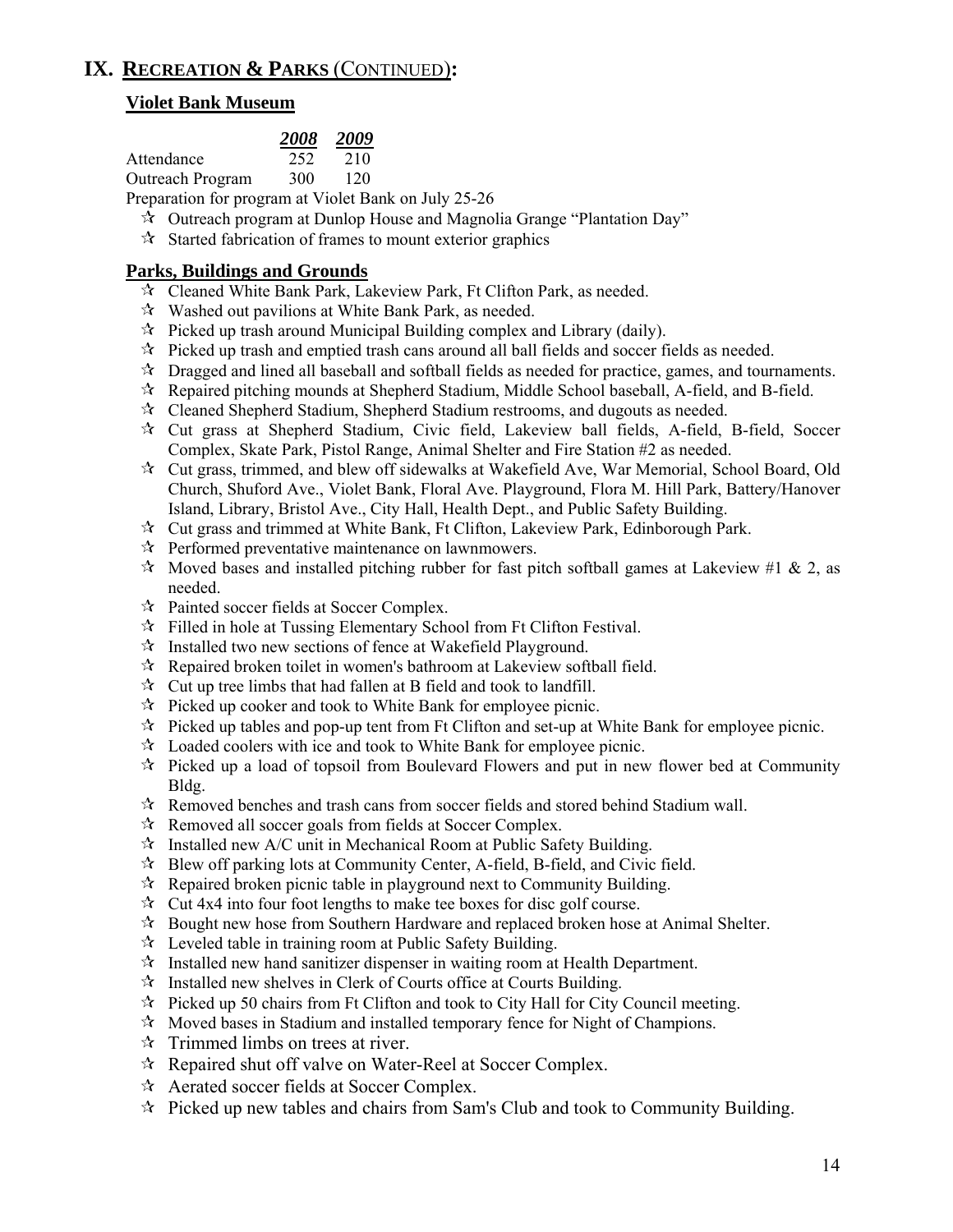## **X. OFFICE ON YOUTH & HUMAN SERVICES:**

#### **Youth Advisory Council Activities**

- $\geq$  18 YAC members attended monthly meeting
- ¾ 5 YAC members participated in quarterly James Avenue Clean-Up
- ¾ 2 YAC Officers attended Leadership Training Meeting
- $\triangleright$  Presented 3 YAC graduating seniors with scholarships
- $\geq 8$  YAC members graduated from CHHS
- $\geq 1$  YAC member assembled lemon-aid kits for Children's Miracle Network
- $\triangleright$  4 YAC members visited Busch Gardens

#### **Kids' After-School Program**

- $\triangleright$  Last family dinner held with 23 people in attendance
- $\triangleright$  Participants were recognized for their achievements in the program

#### **Driver Bags**

¾ 19 Youth received VaABC, VASAP, MADD, State Police Information when they received their driver's license

#### **Community Service**

 $\rightarrow$  9 youth completed 171 hours of Service Learning

#### **Shoplifting Diversion**

 $\geq$  24 Youth and a parent attended the Shoplifting Diversion Program

#### **Substance Abuse Education**

 $\geq 1$  Youth completed Substance Abuse Education

#### **Shoe Fund**

 $\geq$  2 shoe vouchers distributed

#### **XI. FLEET MAINTENANCE:**

|      | # of Workorders | <b>Total</b> | <b>Sublet</b> | <b>Sublet Total</b> |
|------|-----------------|--------------|---------------|---------------------|
| 2009 | 95              | \$18,989.82  |               | \$1,433.19          |
| 2008 | 78              | \$16202.57   |               | \$2,814.90          |

A comparison of maintenance cost for the last 5 years:

| <b>Year</b> | Parts        | Sublet      | <b>Supplies</b> | <b>Total</b> |
|-------------|--------------|-------------|-----------------|--------------|
| 04/05       | \$123,383.64 | \$20,489.84 | \$11,469.25     | \$155,342.73 |
| 05/06       | \$154,120.86 | \$32,242.04 | \$11,077.10     | \$197,440.00 |
| 06/07       | \$162,960.62 | \$33,685.33 | \$12,264.15     | \$208,833.49 |
| 07/08       | \$165,204.28 | \$13,464.31 | \$14,230.20     | \$192,898.79 |
| 08/09       | \$149,593.15 | \$16,884.01 | \$14,027.35     | \$180,504.51 |

## **XII. PUBLIC WORKS & ENGINEERING** (CONTINUED)**:**

#### *Horticulture*

*Weeded, weedeated, cut grass, pruned and mulched the following locations:* 

- City Hall, Public Safety Building, Library, White Bank Park, Health Department, Boulevard, Courthouse, Temple Avenue at I-95, Legacy Garden, Lynchburg Avenue, Laurel Parkway, Royal Oak Avenue, Archer Avenue, Violet Bank Museum
- Trimmed Crepe Myrtles at Public Safety Building
- Continued watering all sites each day
- Sprayed for weeds at the following locations: Public Safety Building, Hamilton Avenue at Boulevard, Royal Oak Avenue, Archer Avenue, and Laurel Parkway
- Planted 12 maple trees on South end of Boulevard
- Replaced a Dogwood tree and trimmed hedges at City Hall
- Investigated tree damage at 311 Dupuy Avenue
- Started working on ravine project at 3260 Longhorn Drive
- Picked up annuals and begin planning sites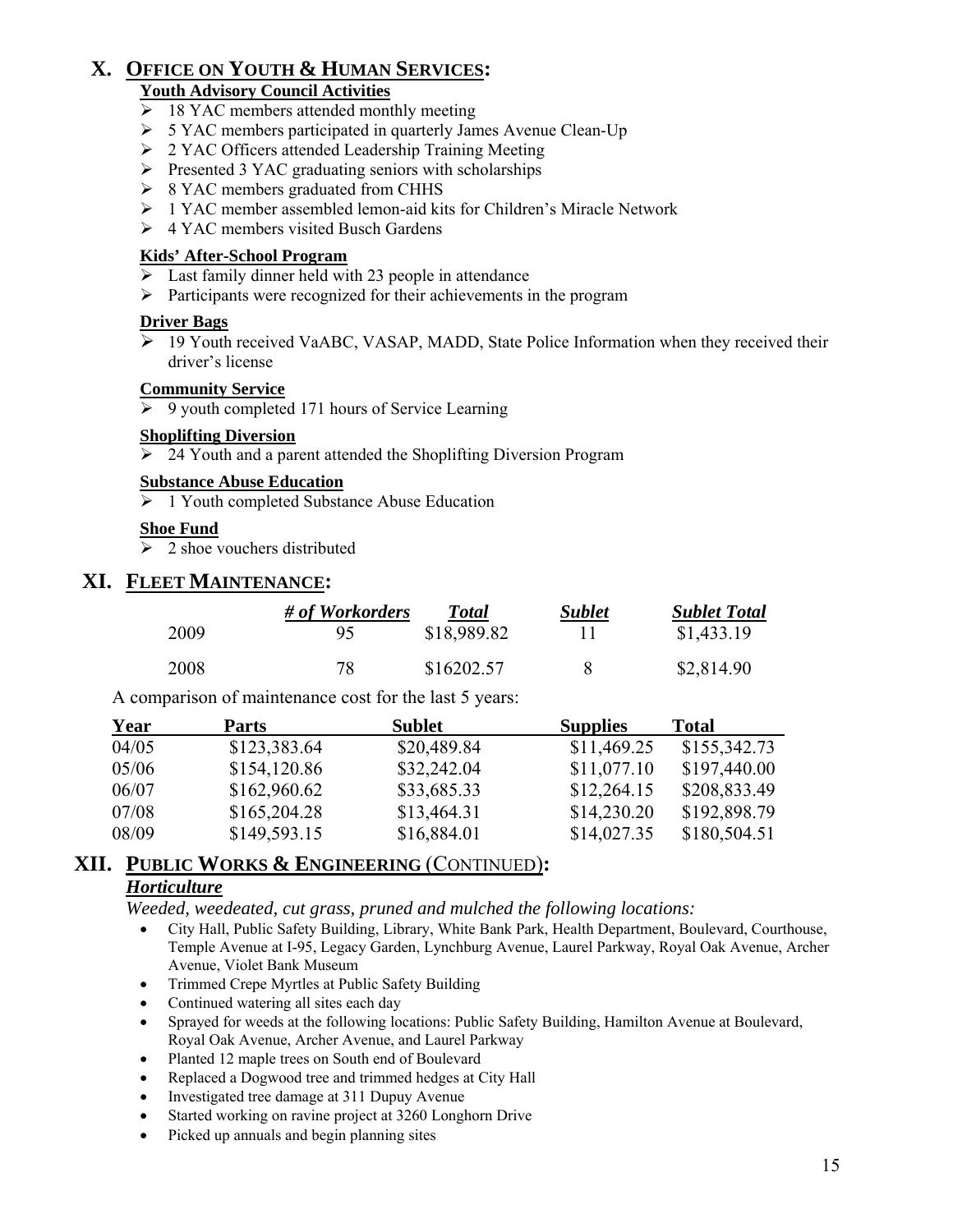#### *Vegetation*

*Cut and trimmed grass at the following locations:* 

- 212 Biltmore Drive Boulevard
- Charles Dimmock Parkway Recycling Center
- Chesterfield Avenue Dupuy Avenue
- 
- 
- Islands on Dunlop Farms Boulevard Archer Avenue
- 
- 
- Drainage Ditch on Charles Avenue from Holly Avenue to Conduit Road
- Charles Dimmock Parkway Old Town Drive
- 
- 
- 
- Drainage Ditch on Meridian Avenue from Charlotte to Kent Avenues
- Pinehurst Avenue Ivey Avenue Ivey Avenue
- 
- 
- 
- Lakeview at Woodlawn Avenues Islands on Conduit Road
- 
- Road leading to dam on Sherwood Hill's side
- Radio Tower at Animal Shelter
- 
- 
- 
- Triangle on Hemlock at Spruce Avenues Guardrails on Temple Ave. from I-95 to Ridge Rd.
- Hillside Lane Ellerslie Avenue
	-
- Tussing Lane Westover Avenue
- Conduit Road Roslyn Road
	- Drainage ditch from Branders Bridge Rd. to Kent Ave.
	-
- **Behind Vo-Tech School** White Bank Park Road
- Crestwood Avenue Drainage Ditch behind Biltmore Drive
- Yacht Basin Drive Drainage Ditch off Covington Road
	- Railroad bed at the dead end of MacArthur Avenue
	-
- Temple Avenue Ryan Avenue
- Corner of Snead Avenue and Ridge Road Corner of Hamilton and Prince Albert Avenues
	- Sherwood Drive Springdale Avenue
		-
	- Corner of N. Temple Avenue and Ridge Rd. Corner of Hamilton and Prince Albert Avenues
		- Cut Area 6 twice at the Recycling Center location for Fire Works scheduled July 4<sup>th</sup>

*Sprayed for weeds and high grass at the following locations:* 

- Boulevard Conduit Road
- Concrete Drainage Ditch on Temple Avenue Drainage pipe at 219 Kennon Point Drive
- **Radio Tower at Animal Shelter Guardrails on Temple Avenue** • Ellerslie Avenue
	-
- *Trimmed limbs and/or bushes at the following locations:*  • Chestnut at Ivey Avenues • Lafayette at Lynchburg Avenues
- Wright Avenue at Battery Place

#### *Removed storm damage from the following locations:*

- 
- 103 Sherwood Drive 218 Verbov Avenue

#### *Picked up litter at the following locations:*

- Boulevard Charles Dimmock Parkway
- 
- 
- 
- 
- 
- 
- Old Town Drive
- Responded to miscellaneous request concerning dead trees/limbs, dead animals, curb and gutters, sidewalks and drainage issues
- Removed tree that had fallen in street at Vance Avenue and Tussing Lane
- 
- 
- 

- Dupuy Avenue Hemlock at Spruce Avenues • Archer Avenue • Hillside Lane
	- Temple Avenue Conduit Road
	- Snead Avenue at Ridge Road Hamilton at Prince Albert Avenues
	- Recycling Center Tussing Lane
	- Westover Avenue Roslyn Road

## • 206 Crestwood Drive • 104 Lee Avenue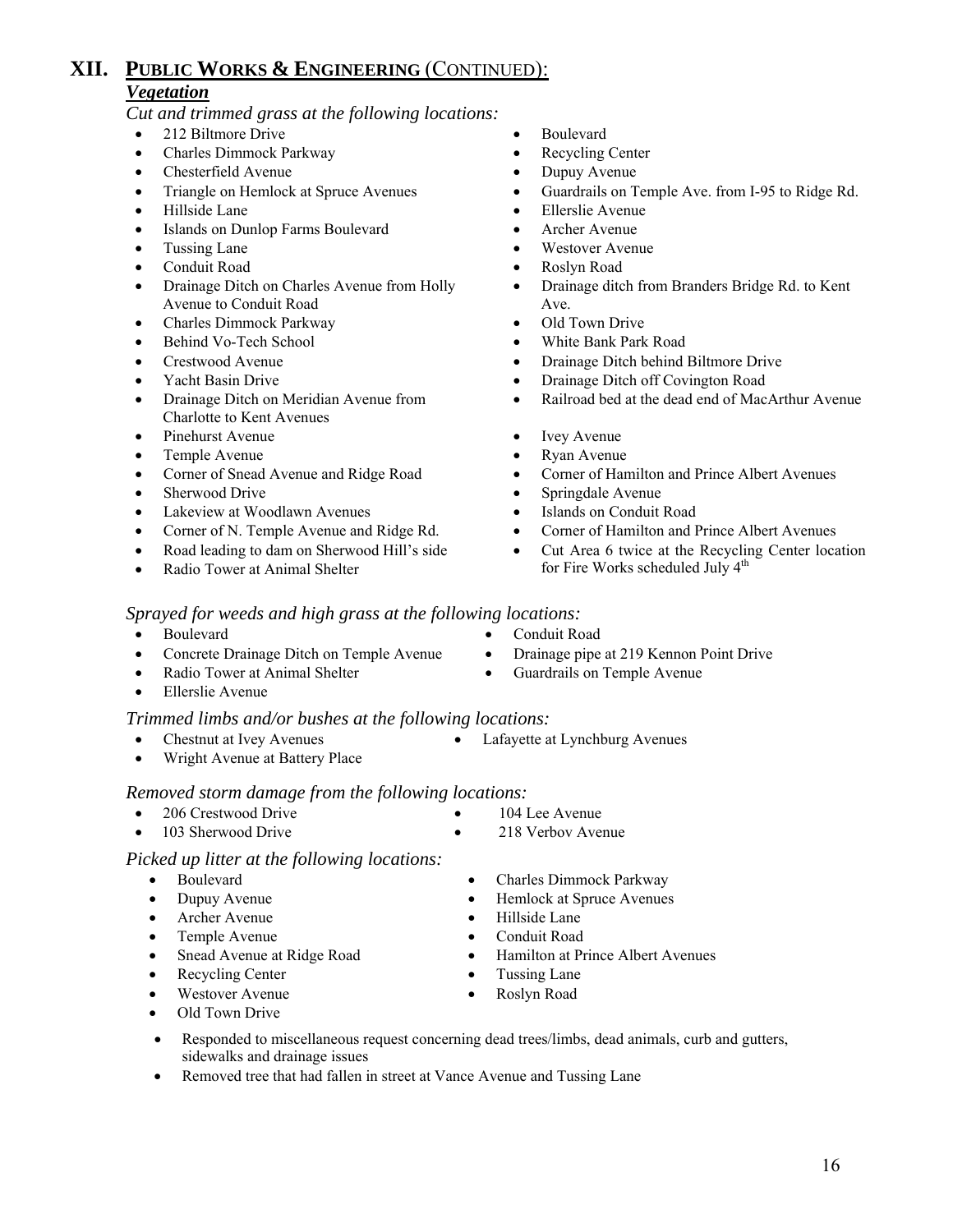#### *Other*

- Assisted Register's Office moving voting machines
- Cleaned backhoes and flat bed dump trucks
- Removed concrete spill on Temple Avenue at Mall entrance
- Graded Bruce Avenue with Motor grader
- Removed three computer monitors and one wall cubicle from City Hall to surplus area
- Relocated five large file cabinets and moved 40 boxes of documents to storage Unit on Roslyn Road for Finance Department
- Removed three dump truck of construction debris from Public Works Complex
- Assisted Horticulture Division with 3260 Longhorn Drive ravine project
- Assisted Police Department removing a bicycle from Old Town Creek
- Welcomed Michael Reives on June  $24<sup>th</sup>$  filling the Public Works Technician position.
- Interviews for the Landscape part-time position are schedule for July 2009.

City Contractor removed grinded stumps and/or trimmed trees at the following locations:

- 
- 
- 215 Hamilton Avenue 200 Hillside Lane
- 125 and 127 Suffolk Avenue 3260 Longhorn Drive

#### *Stormwater and Drainage*

Street Sweeper removed 31 cubic yards of debris from the following locations:

- Driftwood Avenue Oakwood Drive
- 
- Wildwood Avenue Yacht Basin Drive
- 
- Old Town Creek Way Frederick Avenue
- Holly Avenue
- 125 Stafford Drive 233 Huntington Road
- 407 Lee Avenue 217 Richmond Avenue
	-
	-
	-
- Elmwood Drive Greenwood Avenue
	-
	- Atlantic Avenue Charles Avenue
		-

Repaired catch basin, inlet top and drainage pipe at the following locations:

- Piedmont Avenue 2600 Bent Oaks Drive
- 218 Dupuy Avenue 306 Nottingham Drive
- No concrete curb and gutter or sidewalk restoration for June 2009

Removed debris from catch basins, gutters, drainage ditches, drainage pipes and grates at the following locations:

- 
- 3102 Fredrick Avenue 212 Lyons Avenue
- 
- Sherwood Drive at Boulevard 219 Kennon Point Drive
- 318 Jefferson Avenue 319 Ridge Road
- 309-311 and 314-320 Brookedge Drive Temple Avenue
- 
- 501 Lake Avenue fuel observation wells

The new Storm Water vacuum truck is in operation cleaning storm drains throughout the City

- *Solid Waste RECYCLING*
	- 293 citizens used the Recycling Center to dispose of Category 1 Materials, brush, metal products and other recyclable materials
	- Collected \$30.00 for CFC (Freon) removal
	- Removed 40 cubic yards of metal for recycling
	- Cleaned Recycling Center pushed brush, empty used oil, paints, and loaded metal dumpster
	- Completed area for the new location of the Recycling Center at the Utilities Division
	- Assembled oil shed at new Recycling Center location
- 
- 2600 Bent Oaks Drive 114 Chesterfield Avenue
	-
- 1000 Forest View Drive 408 and 521 Springdale Avenue
	-
	-
	-
- Meridian Avenue Charlotte Avenue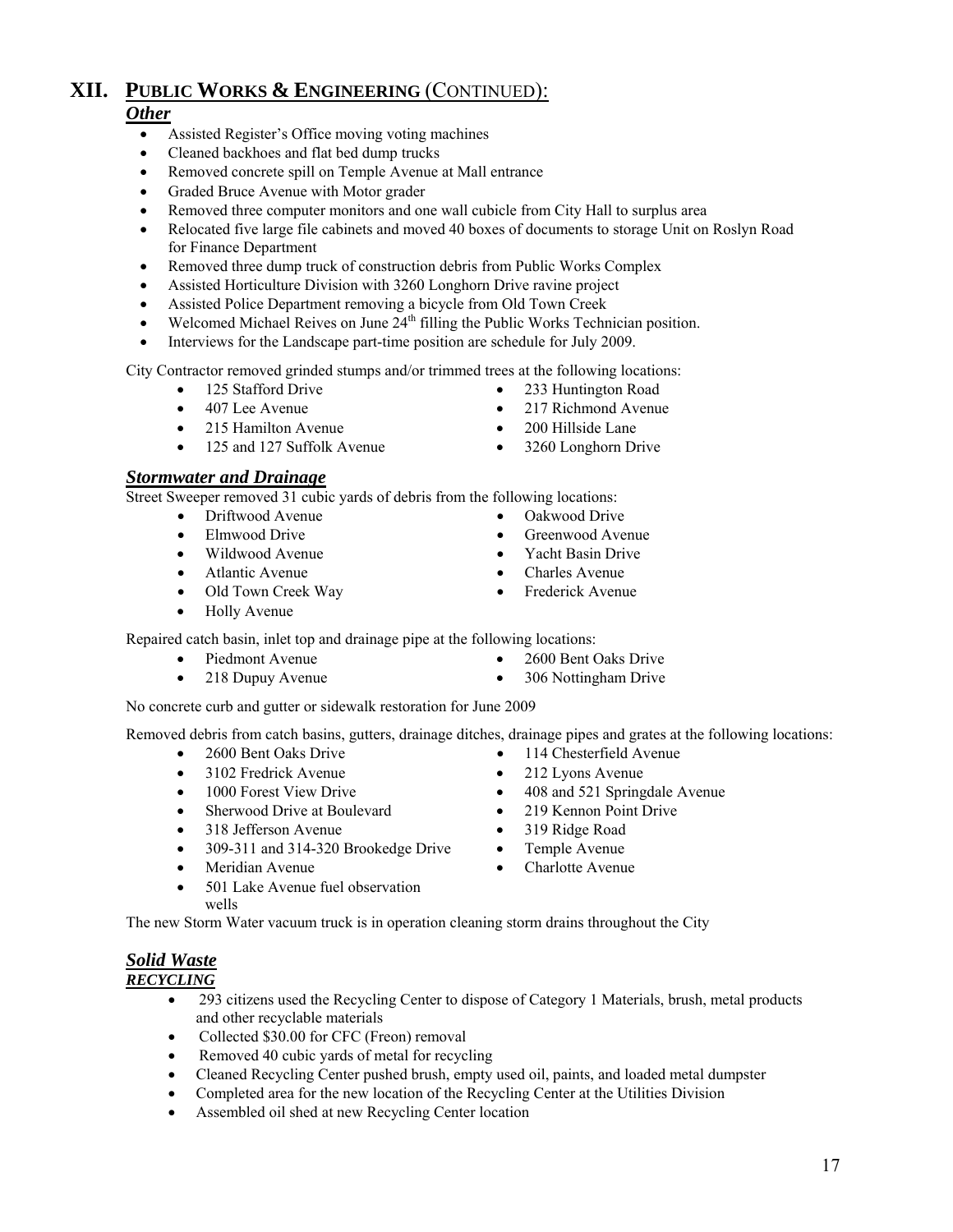## *Transportation*

#### *Streets*

*Placed gravel in alleys, driveways, sinkholes and shoulders at the following locations:* 

- 
- 
- Between Hamilton and Cameron Avenues

*Placed Asphalt in potholes, water and sewer utilities cuts, low areas, and shoulders at the following locations:* 

- 
- 
- Oak at Lyons Avenues 300 Waterfront Drive
- Old Brickhouse Lane at Dunston Point Parkway
- Conduit Road Northbound turning lane at Temple Avenue
- Temple Avenue at I-95 Dale Avenue
- 800 Block Forest View Drive Sherwood Drive
- 
- 
- 
- 
- Nottingham at Fairmont Drives 608 Pinehurst Avenue
- 1220 West Roslyn Road Carroll Avenue
- 
- A Avenue at Boulevard B Avenue at Boulevard
- Dupuy at Chesterfield Avenues Elwood at Greenwood Avenues
	-
	- Comstock Drive at Dunston Point Parkway
	- West Ellerslie Avenue at Springdale Drive
	-
	-
- 602 James Avenue 205 and 206 Moore Avenue
- 102 Nottingham Drive Dupuy at Gould Avenues
	- Lexington at Deerwood Drives Conduit at Wellington Roads
	- 3724 Conduit Road 419 Dupuy Avenue
		-
		-
	- Riveroaks Drive Brame at Franklin Avenues

#### *Traffic Operations*

- Signals
	- o Did preventative maintenance on four (4) traffic cabinets
	- o Replaced two (2) LED traffic lights
	- o Replaced two (2) pedestrian crossing lights.
	- o Replaced traffic cabinet @Sherwood and Boulevard
	- o Replaced traffic cabinet @Temple and Conduit
- Signs and Markings
	- $\circ$  Made and put up six (6) new stop signs.
	- o Made and put up 32 new high intensity street name signs
	- o Made seven (7) miscellaneous signs
- Street Lighting
	- o Installed eight (8)ornamental street light bulbs
	- o Two (2) new ornamental streetlights and cabinet were installed at the Ariya Chiropractic Building on the Boulevard
- Traffic Control
	- o Responded to six (6) after- hours call backs for traffic lights
- Miscellaneous
	- o Striping was done on Bruce Avenue and part of the Boulevard for the Walgreen's job
	- o Received nine (9) new Christmas snowflakes
	- o Took cabinet to RGA to be rebuilt
	- o Responded to four (4) GovQA requests
- 100 Winston Avenue 176 Lakeview Avenue
- 513 Pinehurst Avenue 306 Nottingham Drive
-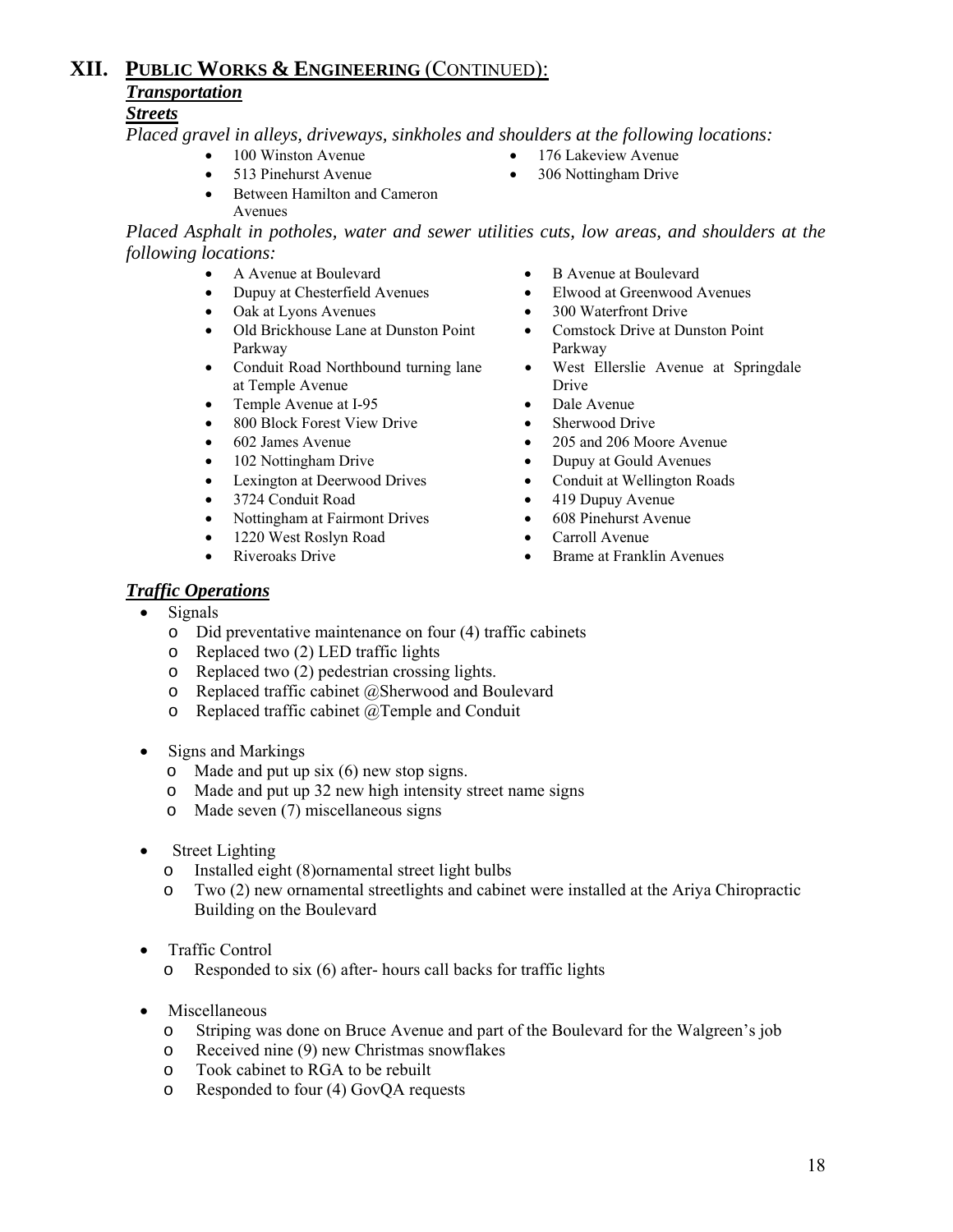#### *Wastewater*

*Responded to sewer backups at the following locations:*

- 
- 
- 
- 
- 407 Wilson Ave.

#### *Install/repair sewer clean out or lateral at the following locations:*

- 106 Eastman Ave. 99 Moore Ave.
- 
- 407 Wilson Ave.

#### *Camera sewer main/lateral at the following location:*

- 
- 1326 Covington Rd. 628 Lakeview Ave.
- 608 Pinehurst Ave. Washington Ave.
- 407 Wilson Ave.

#### *Flushed sewer main line at the following locations:*

- 
- 1012 Forestview Dr. 112 George Ave.
- 104 Lafayette Ave. 110 Lafayette Ave.
- 204 Lafayette Ave. 234 Lee Ave.
- 
- 
- 145 Carroll Ave. 115 Chesterfield Ave.
- 3701 Conduit Rd. 1311 Covington Rd.
	- 3501 East Ave. 300 Prince Albert Ave.
- 104 Suffolk Ave. 701 Waterfront Dr.
	-
- 403 Springdale Ave. 123 W. Ellerslie Ave.
- 626 Blvd. 1311 Covington Rd.
	-
	-
- 601 A&D Blvd. Dale Ave. Apt. 19
	-
	-
	-
	- 306 Orange Ave. 503 Roslyn Ave.
	- 505 Springdale Ave. 2207 Wakefield Ave.

#### *Repaired sewer manholes, tops and inverts at the following locations:*

- 
- 100 Laurel Parkway 315 Maple Ave.
- *Checked the following manholes "trouble spot" locations:*  • Battery Place @ Plumtree Ave. • Blvd. behind Pino's
	- 3209 Bermuda Ave. 617 Blvd.
	- 102 Boykins Ave. 231 Breezy Hill Dr.
	- 410 Cameron Ave. Charles Ave. @ Atlantic Ave.
		- Colonial Ave. @ Lafayette Ave. Dale Ave.
	- Eastman Ave. 921 @ 1020 Forestview Dr.
		- Greenleaf @ Fairlie Rd. Highland Ave.
		- Jackson Ave. @ Blvd. 204 Jefferson Ave.
		- Jefferson Ave. @ Royal Oak Ave. Lafayette Ave. @ Blvd.
	- Lakeside Dr. Lakeside Dr. @ Lakeview Ave.
		- 1017 Lakewood Dr. 100 Laurel Parkway
		- 118 Lee Ave. **•** 212 Maple Ave.
		- Newcastle Dr. 209 Nottingham Dr.
		- 220/306 Orange Ave. Pickwick Alley
		- Parking lot of Pleasure Island 83 Sherwood Dr.
	- Shuford Ave. Stuart Ave. @ Washington Ave.

#### *Responded to miscellaneous sewer calls at the following locations:*

• 200 Archer Ave.

- 
- 
- 
- 
- 
- 
- 
- 523 Cameron Ave. 100 Highland Ave.
- 
-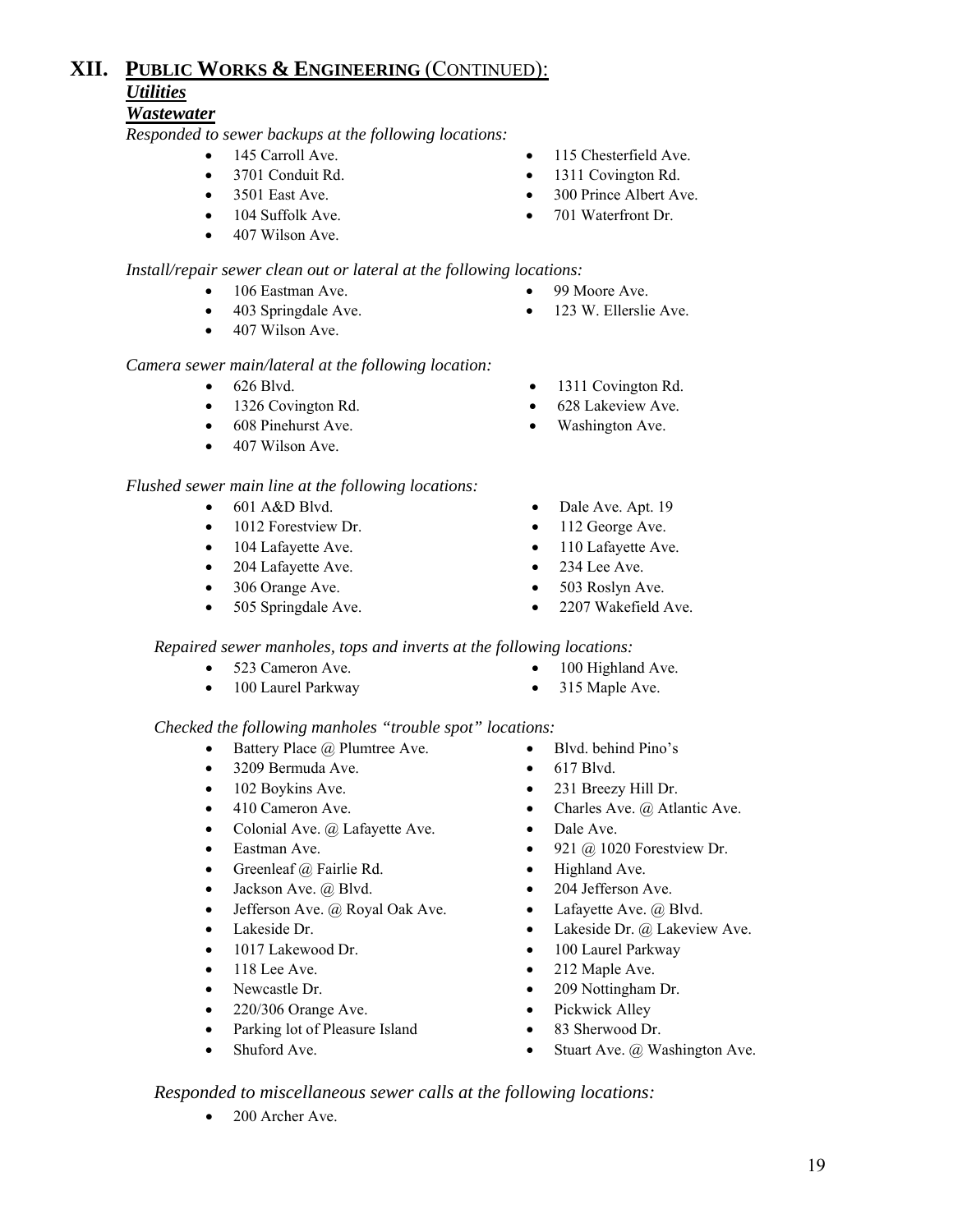*Installed new sewer service at the following location:* 

• 99 Moore Ave.

#### *Responded to sewer cave in complaint and turned over to Public Works due to storm sewer problem on at the following location:*

• 912 Jamestown Ave.

*Performed preventative maintenance at the following locations:* 

- 
- Dimmock Pump Station Hillcrest Pump Station
- 
- Appomattox Pump Station Conjurers Neck Pump Station
	-
- Main Pump Station Sherwood Hills Pump Station

#### *Performed preventative maintenance for sewer bugs at the following locations:*

- 
- 
- 
- 
- 
- 2811 Woodlawn Ave.
- 
- 5270 Cedar Ridge Ct. 123 Clover Hill Ave.
- 305 Maple Ave. 1534 Mount Pleasant Dr.
- 306 Orange Ave. 300 Taswell Ave.
	- 308 Taswell Ave. 3006 Wildwood Ave.
	- 2904 Woodlawn Ave. 2801 Woodlawn Ave.

*C & B Pump Station chart recorder was struck by lightning on June 26th.* 

*Miss Utility locating required 188man-hours for the month of June 2009.* 

#### *Water*

*Replaced water meters at the following locations:* 

- 17700 Branders Bridge Rd. 815 Floral Ave.
- 
- 
- 2209 Franklin Ave. 3107 Greenwood Ave.
- 200 Heron Run Dr. 106 Laurens Ln.
	-

 *Set meter for new construction at the following locations:* 

- 831 South Ave. 851 South Ave.
- 
- 930 South Ave.
- *Relocated 6" water main and installed new water service at the following location:* 
	- 99 Moore Ave.

 *Responded to meter leak complaint at the following locations:* 

- 140 Breezy Hill Dr. 1002 Germar Ct.
- 106 Laurens Ln. 324 Mallard Dr.
- -

*Repaired or raised meter box at the following locations:* 

*Installed or replaced meter setter at the following locations:*

- 17700 Branders Bridge Rd. 622 Charles Ave.
- 
- 
- 
- 2314 Wakefield Ave. 2415 Wakefield Ave.
- 3001 Wildwood Ave.

• 123 W. Ellerslie Ave.

- 
- 112 Dunoon Ct. 315 Hamilton Ave.
- 102 Laurens Ln. 501 Meridian Ave.
- 206 Plumtree Ave. 2209 Wakefield Ave.
	-
- 102 Laurens Ln. 201 Ridge Rd.

- 
- -
- 

• 201 Ridge Rd. • 605 Waterfront Dr.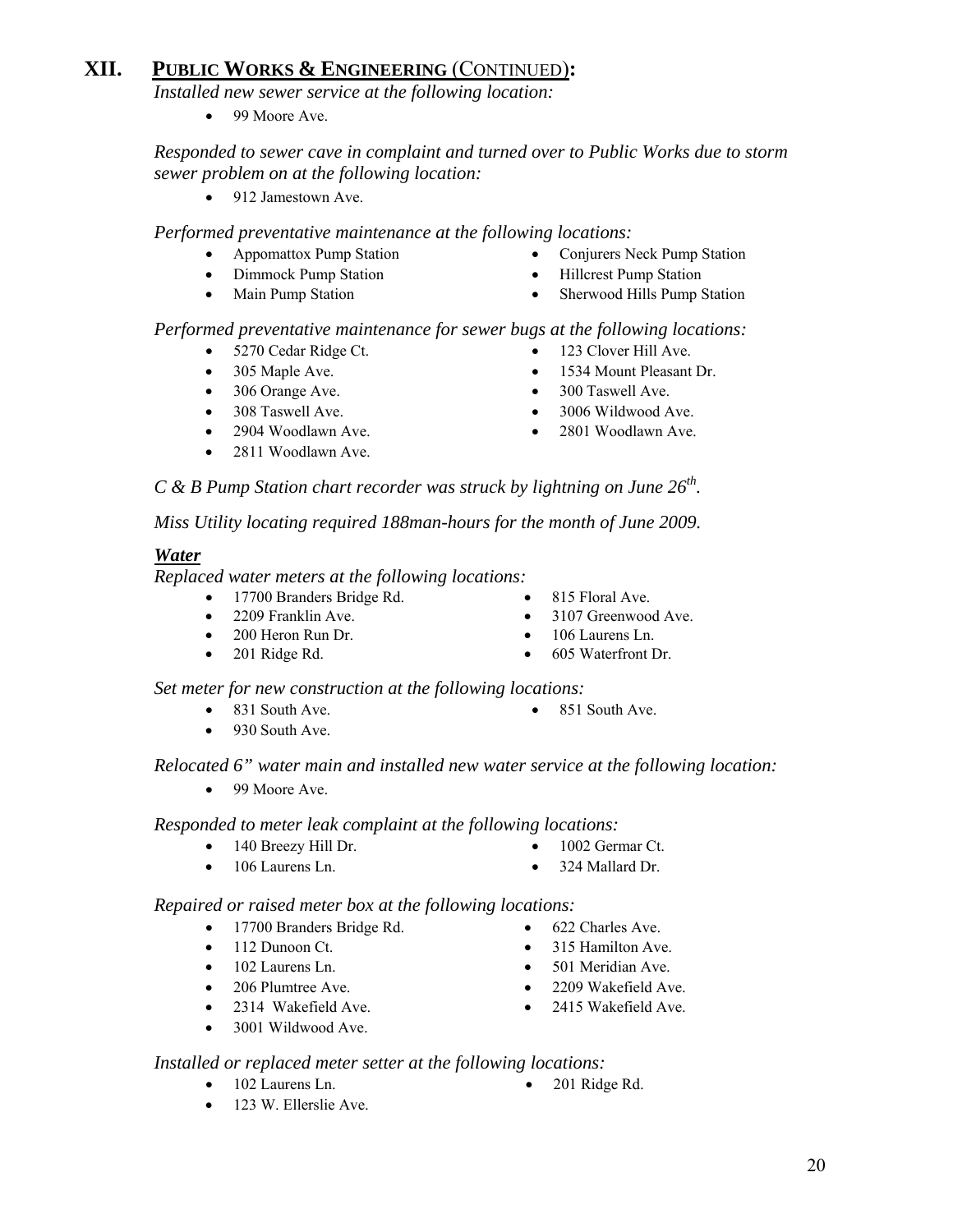*Performed fire hydrant flow test at the following location:* 

• 255 Jennick Dr.

#### *Performed water shut off at the following locations:*

- 
- 
- 99 Moore Ave.

#### *Exercised water valve at the following location:*

• 106 Eastman Ave.

#### *Backflow/Cross Connection Survey at the following locations:*

- 1101 Blvd. 1217 Blvd.
- 1909 Blvd. 2403 Blvd.
- 3107-13 Blvd. 3107-15 Blvd.
- 
- 
- 
- 
- 
- 
- 456 Charles Dimmock Pkwy. 457 Charles Dimmock Pkwy.
- 458 Charles Dimmock Pkwy. 114 Charlotte Ave.
- 236 Comstock Dr. 2501 Conduit Rd.
- 
- 
- 
- 
- 
- 
- 400 Southpark Blvd. 500 Southpark Blvd.
- 551 Southpark Blvd. 600 Southpark Blvd.
- 
- 648 Southpark Blvd. 671 Southpark Blvd.
- 
- 
- 820 Southpark Blvd. 324 Southpark Circle
- 
- 
- 
- 
- 3120 Woodlawn Ave.

#### *Responded to dirty water complaints at the following locations:*

- 
- 
- 1112 Duke of Gloucester St. 202 Eastman Ave.
- 
- 
- 
- 125 Old Brickhouse Ln. 202 Orchard Ave.
- 
- 
- 
- 
- 
- 3107-16 Blvd. 3201 Blvd.
- 3224 Blvd. 3233 A & B Blvd.
- 3236 Blvd. 3635 A Blvd.
- 3635 B Blvd. 3660 Blvd.
- 241 Charles Dimmock Pkwy. 280 Charles Dimmock Pkwy.
	- 320 Charles Dimmock Pkwy. 445 Charles Dimmock Pkwy.
		-
		-
		-
- 2711 Conduit Rd. 1225 Duke of Gloucester St.
	- 250 E. Ellerslie Ave. 768 E. Ellerslie Ave.
	- 831 E. Ellerslie Ave. 403 E. Roslyn Rd.
- 620 Lafayette Ave. 211 & 213 Lynchburg Ave.
- 319 Norwood Dr. 40 Pickwick Shopping Center
	- South Ave. 42 Southgate Square
		-
		-
- 601 Southpark Blvd. 647 Southpark Blvd.
	-
	- 680 Southpark Blvd. 790 Southpark Blvd.
	- 796 Southpark Blvd. 798 Southpark Blvd.
		-
- 130 Temple Ave. 891 Temple Ave.
	- 107 Temple Lake Dr. 119 Temple Lake Dr.
	- 131 Temple Lake Dr. 300 Temple Lake Dr.
	- 518 Waterfront Dr. 603 Waterfront Dr.
	- Atlantic Ave. 2542 Bent Oaks Dr.
	- 520 Colonial Ave. 621 Colonial Ave.
		-
	- 518 Eastwind Ct. 2209 Franklin Ave.
	- 3102 Frederick Ave. 3216 Glenview Ave.
	- 207 Hamilton Ave. 803 Lakewood Dr.
		-
	- 204 Orchard Ave. 218 Pinecliffe Dr.
	- 308 Prince Albert Ave. 3014 Woodlawn Ave.
- **Bradsher Ave.** 831 Ellerslie Ave.
- 631 B Hamilton Ave. 630 Lafayette Ave.